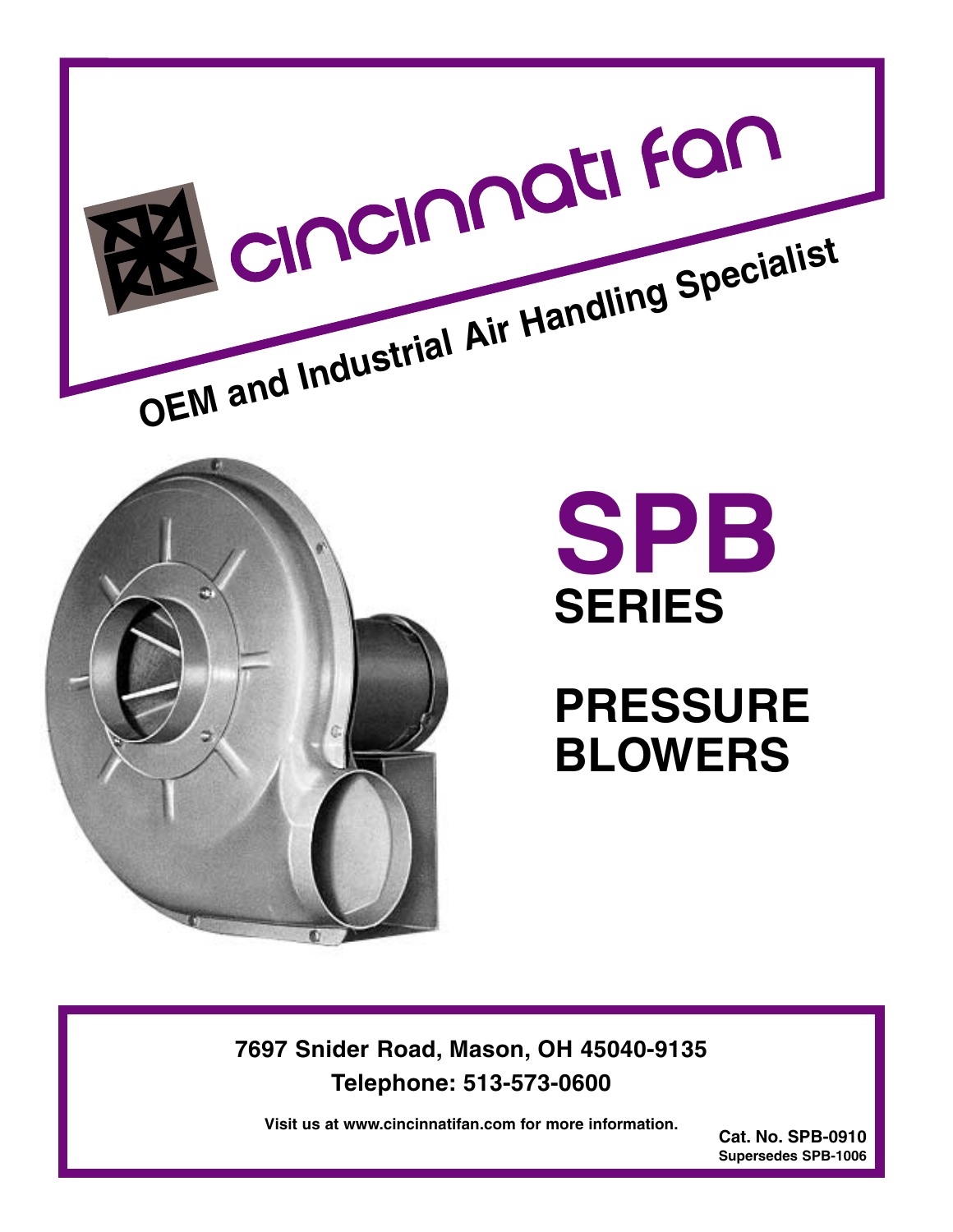# **<sup>A</sup> Company That Stands Behind Its Product**

Since the founding of **Cincinnati Fan** in 1956, the company's mission has been to provide quality products at competitive prices, backed by dependable service.

This mission is carried out by specializing in the market for industrial air handling products up to 125 HP. But specialization does not mean the product line is small. **Cincinnati Fan** offers a wide variety of standard and customized products, production flexibility, and customer responsiveness.

**Cincinnati Fan** has over 170 experienced sales engineers across the U.S. and Canada ready to serve your air handling needs.

# **Cincinnati Fan** can provide:

- Technical evaluation for correct performance conditions.
- Review of air stream and ambient conditions that require special attention.
- Selection of proper components to meet required design specifications.
- Selection of proper accessories.
- System analysis for proper fan design.

**Cincinnati Fan** operates in a modern facility specifically designed for world class manufacturing enabling us to build standard products to order, including accessories, and ship within 5 to 15 working days.

With support like this, you can be sure your **Cincinnati Fan** product will be well-built and will provide maximum dependability and longevity.

Visit us at www.cincinnatifan.com for more information.

# **SPECIFICATIONS FOR SPB SERIES**

Radial bladed pressure blower shall be Cincinnati Fan SPB Series, Model \_\_\_\_\_\_, Arrangement Capacity: \_\_\_\_\_\_ CFM, \_\_\_\_\_\_ Static Pressure at standard conditions. Operating conditions: \_\_\_\_\_ °F, Ft. Altitude.

Wheels shall be 319 or 356T6 cast aluminum with integral cast hub and blades. Blower housing shall be 14 gauge stamped steel with round inlet and discharge for connection to hose or duct without using a transition piece. Blower housing to have a baked, powder coated, high gloss, black enamel finish inside and out.

Fan motor and fan bearing vibration levels shall not exceed 1.5 mils displacement at 3450 RPM. Shafts shall be turned, ground and polished steel (or stainless steel). All fan shafts shall receive a rust preventive coating prior to shipment.

Fan bearings shall be grease lubricated, heavy duty, self-aligning ball bearings mounted in cast iron pillow blocks. V-belt drives shall be selected for a minimum of 1.3 times nominal horsepower.

Fan construction shall be AMCA Type B spark-resistant if an aluminum ring is added around the fan/motor shaft.

The following accessories shall be included: (See page 4 for available accessories).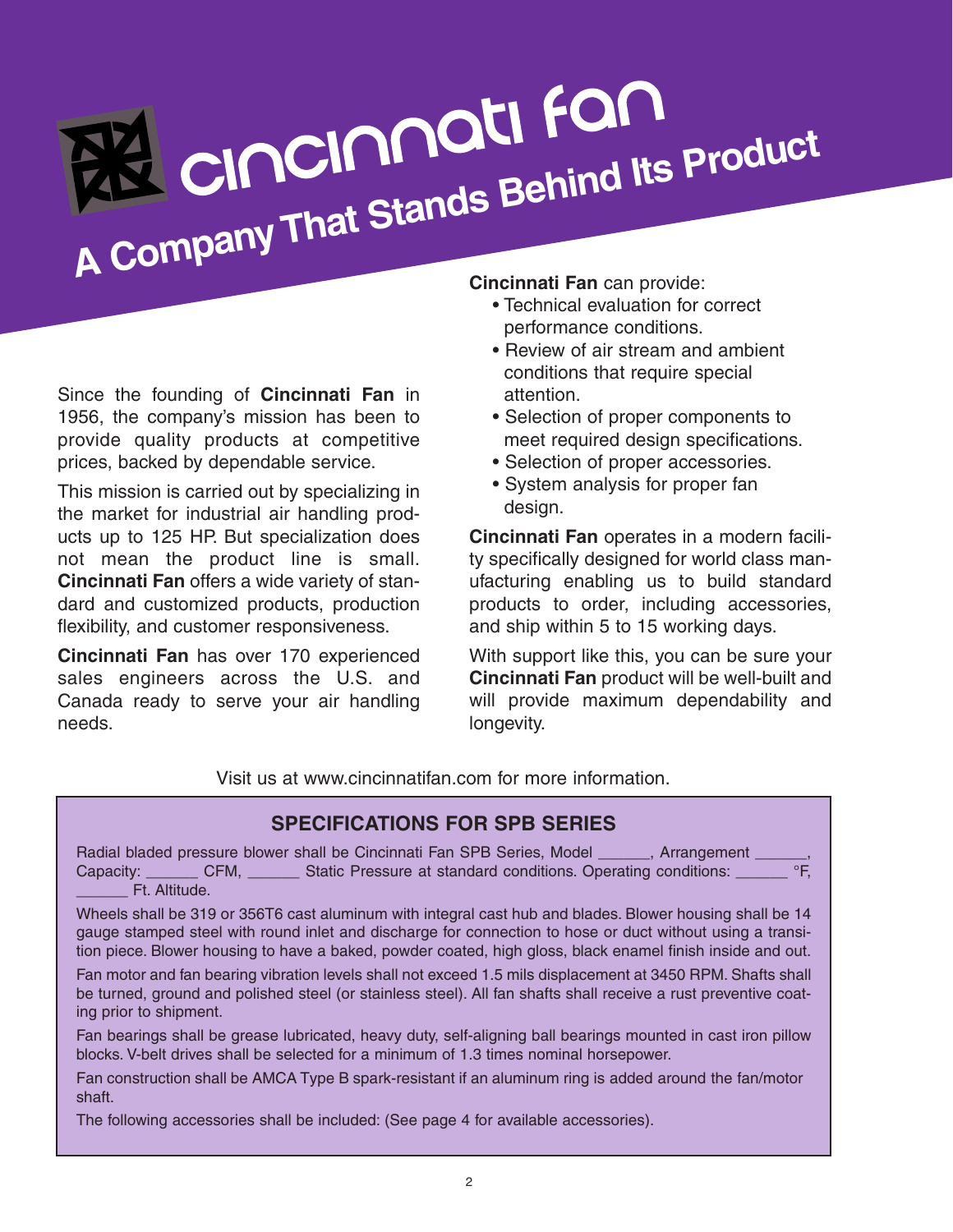# **9 STANDARD ARRANGEMENTS**



**Arrangement 4** (Foot & flange motor)



**Arrangement 4** (Flange mount-footless motor)



**Arrangement 4** (Foot mounted motor)



**Arrangement 4HM** (Horizontal mount) (See pages 12 and 13)





**Arrangement 1 Arrangement 2**



**Arrangement 8 (Model PB shown)**

# **NOTE:**

The SPB model photos in this catalog were taken with the blower housings painted in machine gray to show more detail. The actual blower housings have a baked-on, high gloss, black, powder coating inside and out.





**Arrangement 9 Arrangement 4D** (Double blower unit)

# **BLOWER WHEELS**







**OPTIONAL FABRICATED STEEL or STAINLESS STEEL** (Not available in B.C.)

**CAST ALUMINUM RADIAL CAST ALUMINUM B.C.**

(Backward Curve)

All wheels have two set screws, 90˚-120˚ apart, with one being over keyway. Up to 13" diameter wheels are statically balanced. Wheels over 13" in diameter are dynamically balanced. Use steel wheel for high abrasion. Stainless steel or coated wheels should be used in corrosive environments.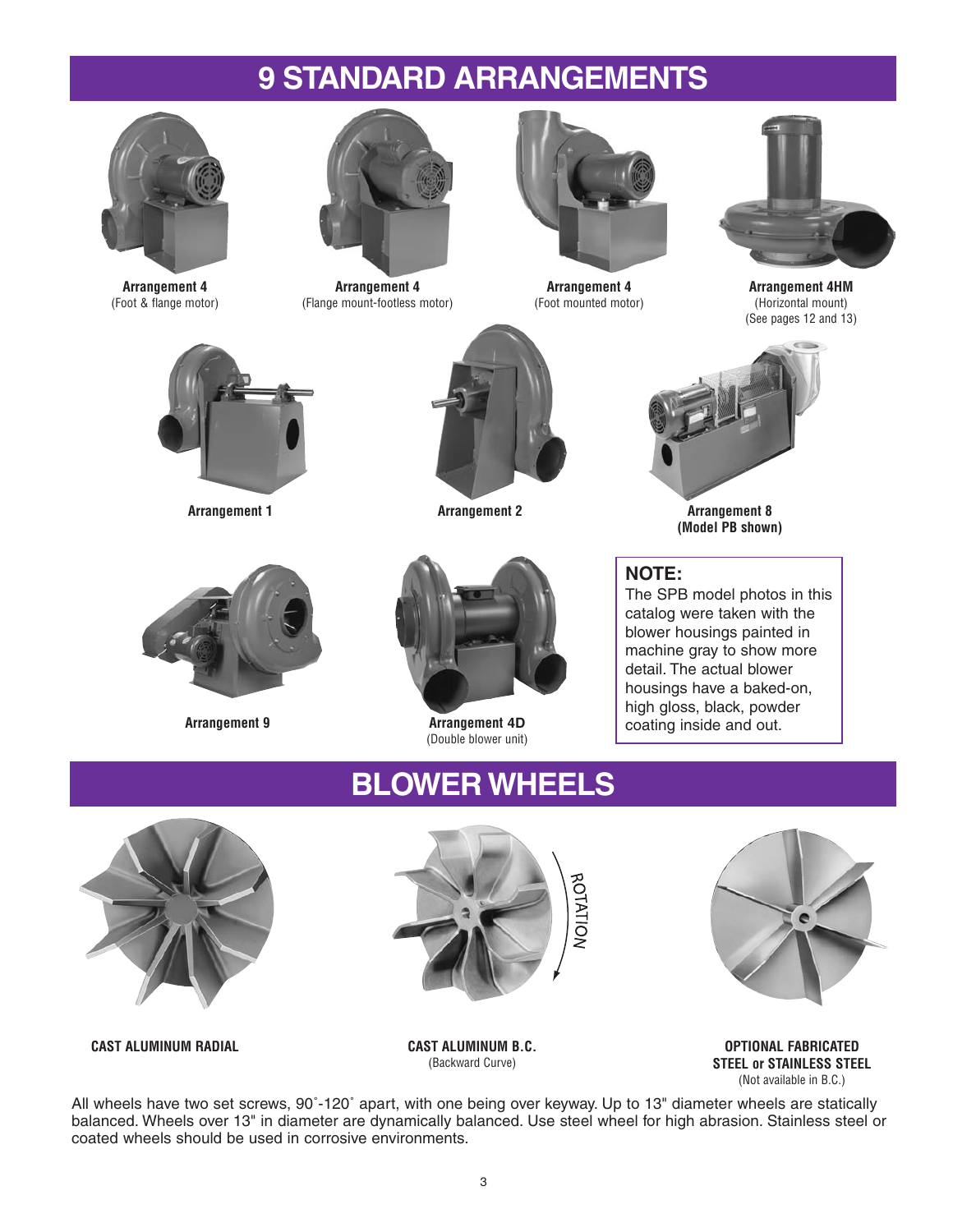# **STANDARD FEATURES FOR ALL SPBs**



- A. Stamped housing design gives round outlet for easy flange, pipe or hose connection.
- B. Cast aluminum wheels are standard. By adding aluminum rubbing ring to motor side of housing, blower will be AMCA Type B spark-resistant.
- C. Different size inlet collars available.
- D. Heavy duty 14 gauge steel housing with baked powder coated, high gloss, black enamel finish inside and out.
- E. Available in direct or belt driven arrangements #1, 2, 4, 4HM, 8 and 9.

### **NOTE:**

The SPB model photos in this catalog were taken with the blower housings painted in machine gray to show more detail. The actual blower housings have a baked-on, high gloss, black, powder coating inside and out.

# **OPTIONAL ACCESSORIES**



**Inlet/Outlet Flange** Cast aluminum drilled to ANSI-125 pound flange bolt circle dimensions if requested. **SPB-15 inlet flange is 10 gauge steel. Not available on some discharge positions. See page 15.**



**Teflon Shaft Seal** 1/8" thick teflon shaft seal good to 400˚F.



**Drain Connection** 1/8" pipe coupling, with plug, welded to lowest point of housing. Not required on BH discharge position.



**Inlet Filters** Many layered fine wire mesh. Pleated paper media available on some sizes.



**Slide Gate Damper** Available for 4, 5, 6, 7, 8 and 10 inch inlets or outlets. Cast aluminum frame, galvanized steel gate. Suitable for duct work. Dimensions on page 15. **Add inlet/outlet guard if not ducted. Not available on some discharge positions. See page 15.**



**Shaft and/or Heat Slinger Guard**

Available on arrangement 1 and 9. Covers bearings and shaft between fan housing and belt guard. Has extended lube lines. Meets OSHA standards. **Painted safety yellow.**



**Belt Guard – Standard Arr. 9** Bearing side is enclosed. Not available unless Cincinnati Fan mounts motor. **Painted safety yellow.**



**Inlet/Outlet Guard** Spiral guard with nickel/ chrome/lacquer finish. OSHA type. Available on 4, 5, 6, 7, 8 and 10 inch inlets or outlets. **Required by OSHA on non-ducted inlet and/or discharge.**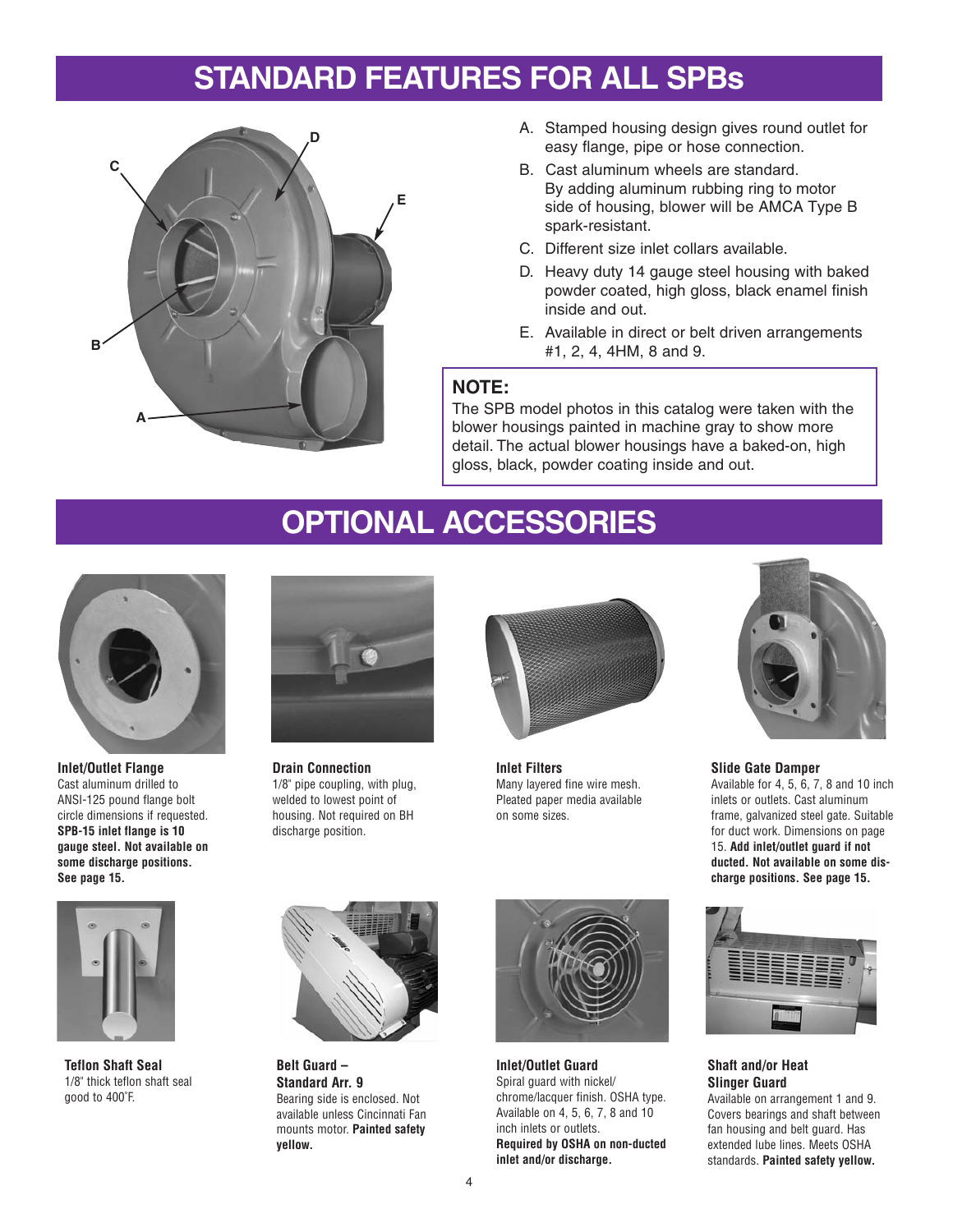# **SPARK-RESISTANT CONSTRUCTION**

**AMCA Type A:** All parts in contact with airstream are of nonferrous material (See Model PB catalog).

**AMCA Type B:** Cast aluminum wheel and aluminum rubbing ring for motor or fan shaft. By adding aluminum rubbing ring to drive side of housing, the SPB Series is AMCA B spark-resistant. Maximum Temperature 400°F.

# **WARNING**

The use of aluminum or aluminum alloys in the presence of steel which has been allowed to rust requires special consideration. Research by the U.S. Bureau of Mines and others has shown that aluminum impellers rubbing on rusty steel may cause high intensity sparking.

The use of the above construction in no way implies a guarantee of safety for any level of spark resistance. Spark-resistant construction also does not protect against ignition of explosive gases caused by catastrophic failure or from any airstream material that may be present in a system.

# **HIGH TEMPERATURE CONSTRUCTION**

### **Arrangements 2, 4 and 4HM**

### **Up To 150°F: Standard fan construction.**

**151° - 400°F:** Standard fan with heat slinger, slinger guard and teflon shaft seal. External hub on wheel or a shaft extension may be required (except on Arr. 2). Wheel is either high temperature cast aluminum or fabricated steel. **If wheel is fabricated steel, BC type wheels are not available.**

### **Arrangements 1, 8 and 9**

### **Up To 200°F: Standard fan construction.**

- **201° 300°F:** Standard fan with either high temperature cast aluminum wheel or fabricated steel wheel. **If wheel is fabricated steel, BC type wheels are not available.**
- **301° 400°F:** Standard fan with heat slinger and slinger guard. Wheel is either high temperature cast aluminum or fabricated steel. **If wheel is fabricated steel, BC type wheels are not available.**
- **401° 750°F:** See PBS models in PB catalog.

# **TEMPERATURE - ALTITUDE CONVERSIONS**

Fan performance tables are developed using standard air which is 70°F., 29.92" barometric pressure and .075 lbs. per cubic foot. Density changes resulting from temperature and barometric pressure variations (such as high altitudes) must be corrected to standard conditions before selecting a fan based on standard performance data.

### **Temperature Limit**

All SPB fans are limited to a maximum air temperature of 400°F. (204°C).

Temperature and/or altitude conversion factors are used in making corrections to standard conditions.

### **TEMPERATURE - ALTITUDE COVERSIONS**

| AIR         |      |      |      | ALTITUDE IN FEET ABOVE SEA LEVEL |      |      |      |      |      |      |       |
|-------------|------|------|------|----------------------------------|------|------|------|------|------|------|-------|
| TEMP.<br>F° | 0    | 1000 | 2000 | 3000                             | 4000 | 5000 | 6000 | 7000 | 8000 | 9000 | 10000 |
| $0^{\circ}$ | .87  | .91  | .94  | .98                              | 1.01 | 1.05 | 1.09 | 1.13 | 1.17 | 1.22 | 1.26  |
| $40^\circ$  | .94  | .98  | 1.02 | 1.06                             | 1.10 | 1.14 | 1.19 | 1 23 | 1.28 | 1.32 | 1.36  |
| $70^\circ$  | 1.00 | 1.04 | 1.08 | 1.12                             | 1.16 | 1.20 | 1.25 | 1.30 | 1.35 | 1.40 | 1.45  |
| $80^\circ$  | 1.02 | 1.06 | 1.10 | 1.14                             | 1.19 | 1.23 | 1.28 | 1.33 | 1.38 | 1.43 | 1.48  |
| $100^\circ$ | 1.06 | 1.10 | 1.14 | 1.19                             | 1.23 | 1.28 | 1.33 | 1.38 | 1.43 | 1.48 | 1.54  |
| $120^\circ$ | 1.09 | 1.14 | 1.18 | 1.23                             | 1.28 | 1.32 | 1.38 | 1.43 | 1.48 | 1.53 | 1.58  |
| $140^\circ$ | 1.13 | 1.18 | 1.22 | 1.27                             | 1.32 | 1.37 | 1.42 | 1.48 | 1.54 | 1.58 | 1.65  |
| $160^\circ$ | 1.17 | 1.22 | 1.26 | 1.31                             | 1.36 | 1.42 | 1.47 | 1.53 | 1.59 | 1.64 | 1.70  |
| $180^\circ$ | 1.21 | 1.26 | 1.30 | 1.36                             | 1.41 | 1.46 | 1.52 | 1.58 | 1.64 | 1.70 | 1.75  |
| $200^\circ$ | 1.25 | 1.29 | 1.34 | 1.40                             | 1.45 | 1.51 | 1.57 | 1.63 | 1.69 | 1.75 | 1.81  |
| $250^\circ$ | 1.34 | 1.39 | 1.45 | 1.50                             | 1.56 | 1.62 | 1.68 | 1.74 | 1.82 | 1.88 | 1.94  |
| $300^\circ$ | 1.43 | 1.49 | 1.55 | 1.61                             | 1.67 | 1.74 | 1.80 | 1.87 | 1.94 | 2.00 | 2.08  |
| $350^\circ$ | 1.53 | 1.59 | 1.65 | 1.72                             | 1.78 | 1.85 | 1.92 | 2.00 | 2.07 | 2.14 | 2.22  |
| $400^\circ$ | 1.62 | 1.69 | 1.75 | 1.82                             | 1.89 | 1.96 | 2.04 | 2.12 | 2.20 | 2.27 | 2.35  |

# **EXAMPLE:**

Required fan performance is 2600 CFM at 5" SP at 160˚F., and 8000 ft. altitude.

**STEP 1:** From the table, the conversion factor is 1.59.

**STEP 2:** Correct static pressure is 1.59 x 5"SP = 7.95"SP at standard conditions. **STEP 3:** Make fan selection from table on page 6. We select an SPB-15 with 15 x 7 wheel and 8" inlet to deliver 2627 CFM at 8" SP.

**STEP 4:** Correct the BHP for the lighter air:  $8.41 \div 1.59 = 5.29$  BHP. A 7<sup>1</sup>/<sub>2</sub> HP motor will suffice at 160°F. and 8000' altitude but not at standard conditions. Special motor insulation may be required above 3500' altitude. Also, BHP correction might need to be modified if blower will be subject to "cold starts," i.e: starting at 70°F. at 8000' altitude.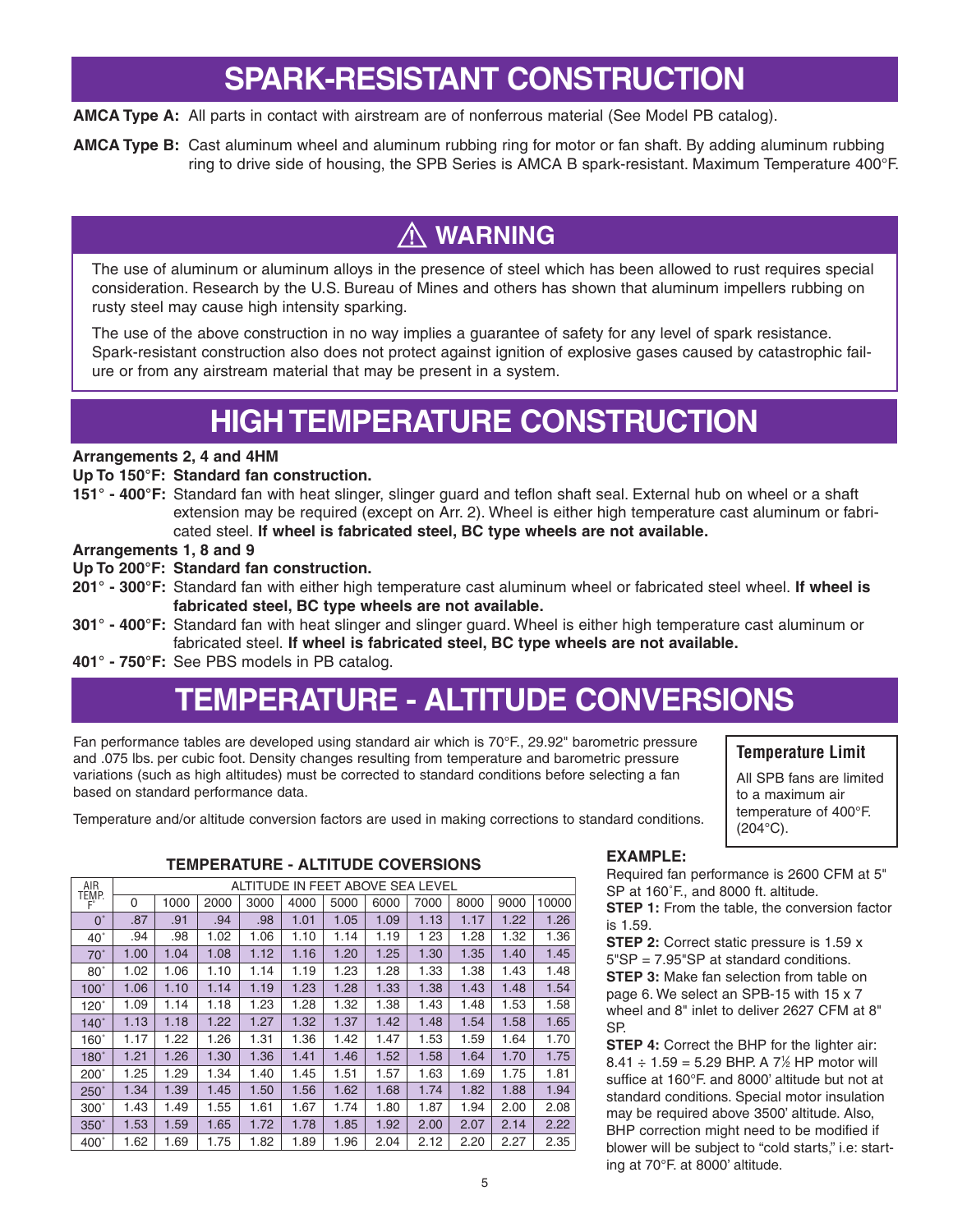

# **SPB SERIES DIRECT DRIVE RATING TABLES at 3450 RPM**

**CFM and BHP at Static Pressure Shown Ratings at 70˚F., .075 Density, Sea Level**

| <b>MODEL</b>  | <b>WHEEL DIA.</b>                                                 | INLET       |            | 1" SP      | 2" SP      |            | 3" SP      |            | 4" SP      |            | <b>5" SP</b> |            | 6" SP |            | 7" SP      |            |            | 8" SP                 |
|---------------|-------------------------------------------------------------------|-------------|------------|------------|------------|------------|------------|------------|------------|------------|--------------|------------|-------|------------|------------|------------|------------|-----------------------|
| NO.           | & WIDTH                                                           | <b>SIZE</b> | <b>CFM</b> | <b>BHP</b> | <b>CFM</b> | <b>BHP</b> | <b>CFM</b> | BHP        | <b>CFM</b> | <b>BHP</b> | <b>CFM</b>   | <b>BHP</b> | CFM   | <b>BHP</b> | <b>CFM</b> | <b>BHP</b> | <b>CFM</b> | <b>BHP</b>            |
| SPB-9         | $8 \times 2\frac{3}{4}$                                           | 4"          | 294        | .29        | 254        | .25        | 203        | .23        |            |            |              |            |       |            |            |            |            |                       |
|               | $8^{1/2} \times 2^{3/4}$                                          | 4"          | 324        | .37        | 279        | .35        | 231        | .33        | 167        | .29        |              |            |       |            |            |            |            |                       |
|               | $9 \times 2^{7/8}$                                                | 4"          | 335        | .42        | 297        | .39        | 253        | .36        | 196        | .32        |              |            |       |            |            |            |            |                       |
|               | $8 \times 2\frac{3}{4}$                                           | 5"          | 363        | .31        | 303        | .29        | 236        | .26        | 124        | .21        |              |            |       |            |            |            |            |                       |
|               | $8^{1/2} \times 2^{3/4}$                                          | 5"          | 406        | .43        | 349        | .39        | 264        | .35        | 190        | .31        |              |            |       |            |            |            |            |                       |
|               | $9^{3}/_4$ x $2^{7}/_8$                                           | 4"          | 401        | .57        | 371        | .54        | 334        | .50        | 289        | .46        | 232          | .40        | 128   | .32        |            |            |            |                       |
|               |                                                                   | 5"          |            |            |            |            |            |            | 242        | .36        |              |            |       |            |            |            |            |                       |
|               | $9 \times 2^{7}/8$                                                |             | 428        | .46        | 376        | .44        | 316        | .41        |            |            | 122          | .28        |       |            |            |            |            |                       |
|               | $10^{5}/_8$ x $2^{5}/_8$                                          | 4"          | 442        | .75        | 420        | .71        | 392        | .66        | 356        | .61        | 310          | .55        | 249   | .49        | 160        | .42        |            |                       |
|               | $9^{3}/_{4} \times 2^{7}/_{8}$                                    | 5"          | 499        | .65        | 452        | .60        | 402        | .56        | 348        | .51        | 282          | .46        | 177   | .38        |            |            |            |                       |
|               | $10^{5}/_8$ x $2^{5}/_8$                                          | 5"          | 552        | .79        | 510        | .75        | 468        | .70        | 422        | .65        | 369          | .60        | 300   | .52        | 175        | .39        |            |                       |
| <b>SPB-12</b> | 11 x 3 BC                                                         | 5"          | 661        | .80        | 606        | .76        | 550        | .72        | 487        | .68        | 411          | .62        | 303   | .56        | 111        | .46        |            |                       |
|               | 11 $\times 2^{3/4}$                                               | 5"          | 756        | 1.21       | 697        | 1.16       | 640        | 1.10       | 579        | 1.04       | 511          | .97        | 427   | .89        | 315        | .79        | 140        | .64                   |
|               | $10^{5}/_8$ x $2^{5}/_8$                                          | 5"          | 777        | 1.18       | 725        | 1.13       | 667        | 1.06       | 597        | .98        | 514          | .88        | 412   | .76        | 281        | .62        |            |                       |
|               | 11 x 3 BC                                                         | 6"          | 818        | .98        | 749        | .90        | 681        | .83        | 606        | .77        | 515          | .71        | 381   | .63        |            |            |            |                       |
|               | $10^{5}/8$ x $2^{5}/8$                                            | 6"          | 873        | 1.23       | 798        | 1.15       | 721        | 1.08       | 634        | 1.00       | 524          | .91        | 340   | .78        |            |            |            |                       |
|               | 11 x 3 BC                                                         | 7"          | 915        | 1.21       | 827        | 1.14       | 735        | 1.06       | 640        | .97        | 540          | .88        | 424   | .80        | 232        | .75        |            |                       |
|               | $12 \times 2^{7}/8$                                               | 5"          | 872        | 1.62       | 818        | 1.52       | 769        | 1.46       | 719        | 1.41       | 665          | 1.35       | 606   | 1.28       | 535        | 1.19       | 439        | 1.05                  |
|               | 11 $\times 2^{3/4}$                                               | 6"          | 922        | 1.56       | 854        | 1.50       | 782        | 1.43       | 705        | 1.34       | 620          | 1.24       | 518   | 1.10       | 365        | .91        |            |                       |
|               | $12^{1/4} \times 2^{7/8}$                                         | 5"          | 902        | .81        | 850        | 1.69       | 800        | 1.61       | 752        | 1.54       | 701          | 1.48       | 647   | 1.43       | 587        | 1.37       | 515        | 1.29                  |
|               | 13 x 3 <sup>1</sup> / <sub>4</sub> BC                             | 5"          | 919        | 1.88       | 872        | 1.83       | 825        | 1.78       | 779        | 1.72       | 731          | 1.66       | 680   | 1.59       | 625        | 1.52       | 563        | 1.44                  |
|               | $10^{5}/_8$ x $2^{5}/_8$                                          | 7"          | 1010       | 1.51       | 933        | 1.38       | 846        | 1.28       | 743        | 1.19       | 615          | 1.09       | 440   | .95        |            |            |            |                       |
|               | $13 \times 3^{1/4}$                                               | 5"          | 1020       | 2.32       | 967        | 2.21       | 916        | 2.10       | 867        | 1.98       | 818          | 1.87       | 767   | 1.76       | 715        | 1.65       | 659        | 1.53                  |
|               | 11 x 23/4                                                         | 7"          | 1108       | 2.01       | 1027       | 1.86       | 951        | 1.70       | 873        | 1.54       | 786          | 1.38       | 679   | 1.23       | 509        | 1.09       | 101        | .93                   |
|               | $12 \times 2^{7}/8$                                               | 6"          | 1108       | 2.01       | 1049       | 1.85       | 991        | 1.74       | 929        | 1.66       | 860          | 1.59       | 773   | 1.50       | 642        | 1.37       | 379        | 1.08                  |
|               | 13 x 3 <sup>1</sup> / <sub>4</sub> BC                             | 6"          | 1118       | 2.04       | 1062       | 1.96       | 1008       | 1.90       | 955        | 1.85       | 901          | 1.80       | 843   | 1.75       | 780        | 1.70       | 706        | 1.65                  |
|               | $12^{1/4} \times 2^{7/8}$                                         | 6"          | 1145       | 2.28       | 1086       | 2.21       | 1028       | 2.13       | 968        | 2.04       | 905          | 1.94       | 836   | 1.84       | 759        | 1.72       | 665        | 1.58                  |
|               | $12 \times 2^{7}/8$                                               | 7"          | 1264       | 2.68       | 1171       | 2.50       | 1073       | 2.36       | 978        | 2.23       | 886          | 2.10       | 796   | 1.98       | 701        | 1.84       | 593        | 1.69                  |
|               | $13 \times 3^{1/4}$                                               | 6"          | 1242       | 2.71       | 1192       | 2.61       | 1141       | 2.52       | 1086       | 2.42       | 1026         | 2.32       | 960   | 2.22       | 883        | 2.12       | 786        | 2.00                  |
|               | $12^{1/4} \times 2^{7/8}$                                         | 7"          | 1300       | 2.90       | 1234       | 2.75       | 1163       | 2.62       | 1087       | 2.50       | 1007         | 2.38       | 921   | 2.24       | 826        | 2.09       | 717        | 1.90                  |
|               | 13 x 3 <sup>1</sup> / <sub>4</sub> BC                             | 7"          | 1355       | 2.82       | 1297       | 2.73       | 1232       | 2.62       | 1160       | 2.49       | 1080         | 2.35       | 991   | 2.21       | 891        | 2.08       | 778        | 1.96                  |
|               |                                                                   | 7"          |            | 3.63       |            | 3.49       | 1325       |            | 1257       |            |              |            |       | 2.88       |            | 2.72       |            |                       |
|               | 13 x 3 <sup>1</sup> /4                                            | 6"          | 1471       |            | 1395       |            |            | 3.35       |            | 3.19       | 1187         | 3.04       | 1114  |            | 1035       |            | 944        | 2.56                  |
| <b>SPB-15</b> | 14 x 3 <sup>1</sup> / <sub>4</sub> BC                             |             | 1893       | 3.68       | 1782       | 3.49       | 1666       | 3.29       | 1543       | 3.09       | 1409         | 2.89       | 1265  | 2.68       | 1109       | 2.48       | 942        | 2.27                  |
| Use           | 14 x 3 <sup>1</sup> / <sub>4</sub> BC                             | 8"          | 2289       | 4.38       | 2155       | 4.11       | 1989       | 3.79       | 1791       | 3.44       | 1574         | 3.10       | 1361  | 2.80       | 1161       | 2.55       | 970        | 2.31                  |
| 182T          | 14 x 3 <sup>1</sup> / <sub>4</sub> BC                             | 10"         | 2501       | 4.53       | 2265       | 4.16       | 2022       | 3.78       | 1793       | 3.41       | 1579         | 3.07       | 1372  | 2.76       | 1164       | 2.49       | 941        | 2.26                  |
| Frame         | $15^{1/2}$ x 5 BC                                                 | 6"          | 2259       | 5.43       | 2159       | 5.25       | 2058       | 5.07       | 1957       | 4.88       | 1855         | 4.71       | 1753  | 4.54       | 1649       | 4.37       | 1541       | 4.21                  |
| Min.          | $14 \times 3^{1/4}$                                               | 6"          | 2378       | 6.34       | 2282       | 6.14       | 2182       | 5.90       | 2076       | 5.62       | 1962         | 5.31       | 1838  | 4.98       | 1702       | 4.63       | 1547       | 4.26                  |
|               | $16^{1/2}$ x 4 <sup>3</sup> / <sub>8</sub> BC                     | 6"          | 2398       | 6.14       | 2320       | 6.03       | 2239       | 5.90       | 2156       | 5.77       | 2070         | 5.63       | 1980  | 5.48       | 1886       | 5.33       | 1786       | 5.16                  |
|               | $14^{1/4} \times 6^{1/8}$                                         | 6"          | 2496       | 7.16       | 2394       | 6.83       | 2293       | 6.51       | 2191       | 6.20       | 2086         | 5.88       | 1974  | 5.57       | 1855       | 5.25       | 1726       | 4.93                  |
|               | $15 \times 7$                                                     | 6"          | 2597       | 7.96       | 2511       | 7.69       | 2424       | 7.43       | 2335       | 7.16       | 2244         | 6.90       | 2150  | 6.64       | 2052       | 6.38       | 1950       | 6.12                  |
|               | $14^{3}/_{4} \times 4$                                            | 6"          | 2655       | 7.72       | 2551       | 7.45       | 2450       | 7.21       | 2349       | 6.96       | 2245         | 6.72       | 2137  | 6.47       | 2024       | 6.20       | 1902       | 5.90                  |
|               | $15^{1/2} \times 5$                                               | $6"$        | 2732       | 8.86       | 2631       | 8.57       | 2535       | 8.32       | 2442       | 8.08       | 2349         | 7.84       | 2254  | 7.60       | 2157       | 7.36 2055  |            | 7.10                  |
|               | $15^{1/2}$ x 5 BC                                                 | 8"          | 2825       | 7.21       | 2730       | 6.90       | 2623       | 6.58       | 2502       | 6.25       | 2365         | 5.91       | 2213  | 5.56       | 2045       | 5.22       | 1867       | 4.88                  |
|               | $14 \times 3^{1/4}$                                               | 8"          | 2941       | 7.58       | 2841       | 7.34       | 2725       | 7.07       | 2588       | 6.75       | 2423         | 6.38       | 2221  | 5.92       | 1981       | 5.37       | 1713       | 4.74                  |
|               | $14 \times 3^{1/4}$                                               | 10"         | 3019       | 7.44       | 2924       | 7.23       | 2807       | 6.98       | 2657       | 6.64       | 2460         | 6.18       | 2220  | 5.60       | 1964       | 4.98       | 1715       | 4.39                  |
|               | $15^{1/2}$ x 5 BC                                                 | 10"         | 3106       | 7.09       | 2911       | 6.71       | 2721       | 6.36       | 2539       | 6.02       | 2361         | 5.70       | 2189  | 5.38       | 2018       | 5.07       | 1846       | 4.77                  |
|               | $16^{1/2}$ x 4 $^{3/8}$ BC                                        | 8"          | 3102       | 7.85       | 2966       | 7.58       | 2829       | 7.90       | 2690       | 7.02       | 2548         | 6.74       | 2402  | 6.46       | 2252       | 6.19       | 2098       | 5.92                  |
|               | $16^{1/2}$ x 4 $^{3/8}$                                           | 6"          | 3058       | 11.83      |            | 2959 11.43 |            | 2864 11.08 | 2771       | 10.77      |              | 2678 10.48 | 2584  | 10.19      | 2489       | 9.91       | 2389       | 9.62                  |
|               | 16 <sup>1</sup> / <sub>2</sub> x 4 <sup>3</sup> / <sub>8</sub> BC | 10"         | 3260       | 7.95       | 3109       | 7.69       | 2951       | 7.42       | 2789       | 7.14       | 2625         | 6.85       | 2461  | 6.56       | 2298       | 6.27       | 2135       | 5.98                  |
|               | $14^{3}/_{4} \times 4$                                            | 8"          | 3404       | 9.97       | 3265       | 9.60       | 3122       | 9.21       | 2973       | 8.79       | 2818         | 8.35       | 2655  | 7.90       | 2481       | 7.44       | 2296       | 6.95                  |
|               | $14^{1/4} \times 6^{1/8}$                                         | 8"          | 3427       | 9.58       | 3278       | 9.26       | 3124       | 8.91       | 2962       | 8.51       | 2790         | 8.06       | 2604  | 7.56       | 2402       | 7.01       | 2183       | 6.41                  |
|               | $14^{1/4} \times 6^{1/8}$                                         | 10"         |            | 3788 11.10 |            | 3588 10.61 |            | 3353 10.00 | 3097       | 9.29       | 2845         | 8.54       | 2606  | 7.79       | 2381       | 7.08       | 2163       | 6.39                  |
|               | $14^{3}/_{4} \times 4$                                            | 10"         |            | 3774 11.03 |            | 3562 10.26 | 3358       | 9.63       | 3158       | 9.07       | 2959         | 8.55       | 2758  | 8.05       | 2555       | 7.55       | 2347       | 7.04                  |
|               | 15 x 7                                                            | 8"          |            | 3661 11.79 |            | 3521 11.29 |            | 3381 10.80 |            | 3240 10.33 | 3095         | 9.85       | 2946  | 9.38       | 2790       | 8.90       | 2627       | 8.41                  |
|               | $15^{1/2} \times 5$                                               | 8"          |            | 3803 13.27 |            | 3663 12.67 |            | 3521 12.09 |            | 3375 11.52 |              | 3224 10.97 | 3068  | 10.42      | 2904       | 9.87       | 2732       | 9.32                  |
|               | $15 \times 7$                                                     | 10"         |            | 4050 12.71 |            | 3858 12.05 |            | 3672 11.47 |            | 3488 10.93 |              | 3305 10.41 | 3120  | 9.89       |            | 2932 9.35  | 2740       | 8.80                  |
|               | $16^{1/2}$ x $4^{3/8}$                                            | 8"          |            | 4081 15.70 |            | 3956 15.18 |            | 3823 14.65 |            | 3684 14.08 |              | 3539 13.51 |       | 3389 12.92 |            | 3234 12.34 |            | 3076 11.75            |
|               | $15^{1/2} \times 5$                                               | 10"         |            | 4365 14.45 |            |            |            |            |            | 3692 12.38 |              |            |       | 3228 10.90 |            |            |            | 9.51                  |
|               |                                                                   |             |            |            |            | 4156 13.82 |            | 3929 13.12 |            |            |              | 3457 11.63 |       |            |            | 3007 10.19 | 2793       |                       |
|               | $16^{1/2}$ x $4^{3/8}$                                            | 10"         |            | 4580 16.67 |            | 4445 16.27 |            | 4289 15.80 |            | 4112 15.23 |              | 3914 14.58 |       | 3701 13.86 |            |            |            | 3481 13.11 3263 12.36 |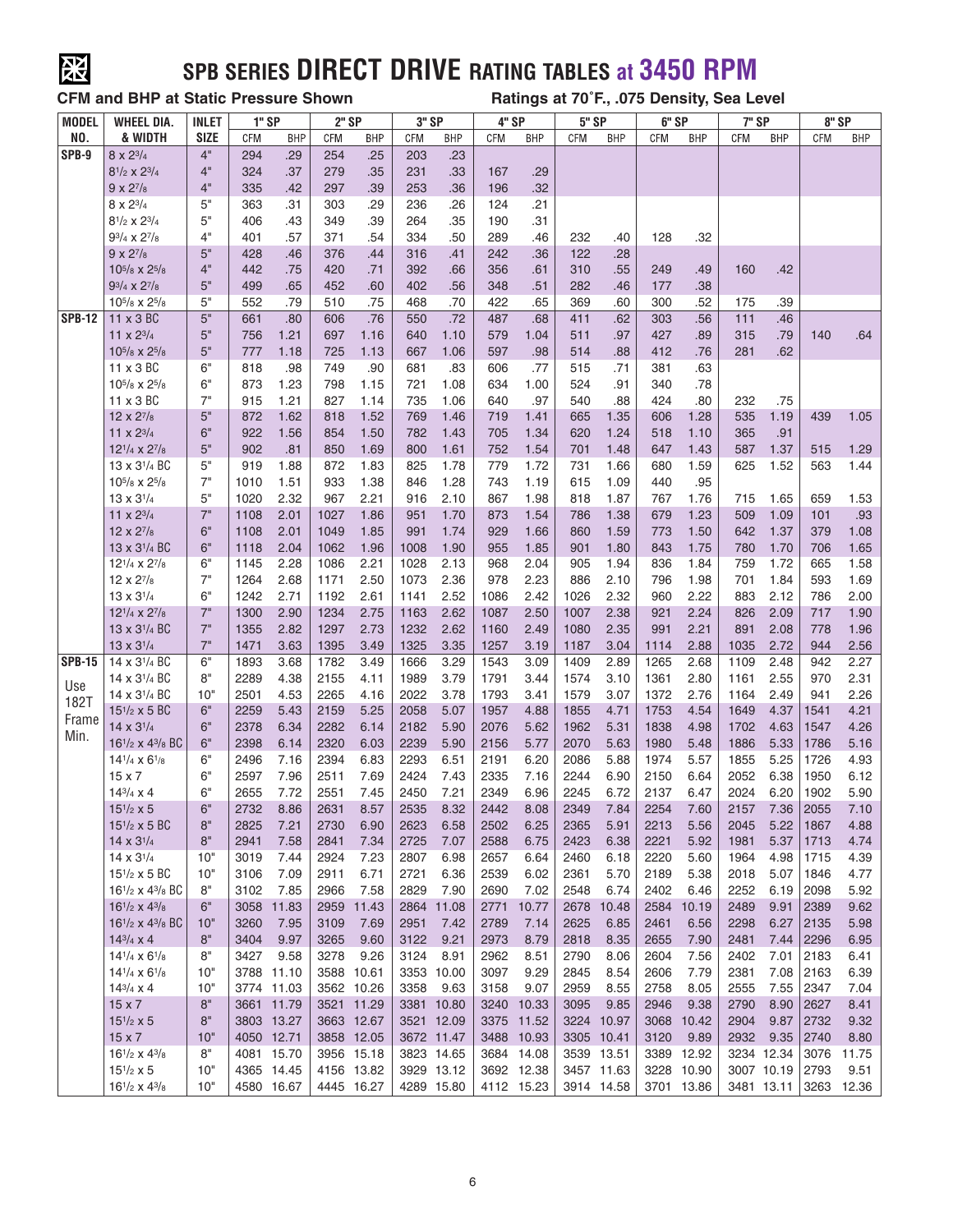# **SPB SERIES DIRECT DRIVE RATING TABLES at 3450 RPM** (Cont'd.)<br>CFM and BHP at Static Pressure Shown<br>Ratings at 70°F...075 Density

 $R$  **Ratings at 70°F., .075 Density, Sea Level** 

| <b>MODEL</b>  | <b>WHEEL DIA.</b>                             | <b>INLET</b> |              | 9" SP        |              | 10" SP       | 11" SP     |              | 12" SP     |            | 13" SP |            | 14" SP |            | 15" SP |            | 16" SP     |            |
|---------------|-----------------------------------------------|--------------|--------------|--------------|--------------|--------------|------------|--------------|------------|------------|--------|------------|--------|------------|--------|------------|------------|------------|
| NO.           | & WIDTH                                       | <b>SIZE</b>  | CFM          | <b>BHP</b>   | CFM          | <b>BHP</b>   | CFM        | <b>BHP</b>   | <b>CFM</b> | <b>BHP</b> | CFM    | <b>BHP</b> | CFM    | <b>BHP</b> | CFM    | <b>BHP</b> | <b>CFM</b> | <b>BHP</b> |
| <b>SPB-12</b> | $12 \times 2^{7}/8$                           | 6"           | 173          | .91          |              |              |            |              |            |            |        |            |        |            |        |            |            |            |
|               | $12 \times 2^{7}/8$                           | 5"           | 286          | .86          |              |              |            |              |            |            |        |            |        |            |        |            |            |            |
|               | $12^{1/4} \times 2^{7/8}$                     | 5"           | 420          | 1.17         | 262          | .95          |            |              |            |            |        |            |        |            |        |            |            |            |
|               | $12 \times 2^{7}/8$                           | 7"           | 440          | 1.50         |              |              |            |              |            |            |        |            |        |            |        |            |            |            |
|               | 13 x 3 <sup>1</sup> / <sub>4</sub> BC         | 5"           | 489          | 1.34         | 387          | 1.23         |            |              |            |            |        |            |        |            |        |            |            |            |
|               | $12^{1/4} \times 2^{7/8}$                     | 6"           | 543          | 1.40         | 337          | 1.12         |            |              |            |            |        |            |        |            |        |            |            |            |
|               | $12^{1/4} \times 2^{7/8}$                     | 7"           | 573          | 1.64         | 162          | .95          |            |              |            |            |        |            |        |            |        |            |            |            |
|               | $13 \times 3^{1/4}$                           | 5"           | 596          | 1.41         | 519          | 1.27         | 407        | 1.10         | 212        | .86        |        |            |        |            |        |            |            |            |
|               | 13 x 3 <sup>1</sup> / <sub>4</sub> BC         | 6"           | 613          | 1.57         | 473          | 1.43         | 137        | .94          |            |            |        |            |        |            |        |            |            |            |
|               | $13 \times 3^{1/4}$                           | 6"           | 652          | 1.85         | 436          | 1.56         | 163        | 1.03         |            |            |        |            |        |            |        |            |            |            |
|               | 13 x 3 <sup>1</sup> / <sub>4</sub> BC         | 7"           | 643          | 1.84         | 465          | 1.69         | 173        | 1.36         |            |            |        |            |        |            |        |            |            |            |
|               | $13 \times 3^{1/4}$                           | 7"           | 832          | 2.38         | 674          | 2.16         | 343        | 1.74         |            |            |        |            |        |            |        |            |            |            |
| <b>SPB-15</b> | 14 x 3 <sup>1</sup> / <sub>4</sub> BC         | 10"          | 679          | 2.07         | 307          | 1.89         |            |              |            |            |        |            |        |            |        |            |            |            |
|               | 14 x 3 <sup>1</sup> / <sub>4</sub> BC         | 6"           | 767          | 2.05         | 585          | 1.79         | 391        | 1.50         |            |            |        |            |        |            |        |            |            |            |
| Use           | 14 x 3 <sup>1</sup> / <sub>4</sub> BC         | 8"           | 781          | 2.06         | 583          | 1.80         | 347        | 1.49         |            |            |        |            |        |            |        |            |            |            |
| 182T          | $14 \times 3^{1/4}$                           | 6"<br>8"     | 1368<br>1439 | 3.86         | 1152<br>1167 | 3.40         | 883        | 2.81         | 547        | 2.00       | 182    | 1.19       |        |            |        |            |            |            |
| Frame         | $14 \times 3^{1/4}$<br>$14 \times 3^{1/4}$    | 10"          | 1470         | 4.07<br>3.86 | 1213         | 3.41<br>3.35 | 889<br>894 | 2.75<br>2.81 | 570        | 2.06       |        |            |        |            |        |            |            |            |
| Min.          | $15^{1/2}$ x 5 BC                             | 6"           | 1429         | 4.05         | 1308         | 3.87         | 1176       | 3.68         | 1022       | 3.44       | 829    | 3.11       | 549    | 2.56       | 200    | 1.83       |            |            |
|               | $14^{1/4} \times 6^{1/8}$                     | 6"           | 1582         | 4.59         | 1421         | 4.24         | 1238       | 3.86         | 1034       | 3.43       | 814    | 2.96       | 586    | 2.45       | 349    | 1.94       |            |            |
|               | $15^{1/2}$ x 5 BC                             | 10"          | 1671         | 4.47         | 1488         | 4.17         | 1291       | 3.88         | 1072       | 3.58       | 808    | 3.27       | 438    | 2.88       |        |            |            |            |
|               | $15^{1/2}$ x 5 BC                             | 8"           | 1682         | 4.56         | 1494         | 4.24         | 1303       | 3.92         | 1108       | 3.61       | 903    | 3.27       | 676    | 2.90       | 396    | 2.44       |            |            |
|               | $14^{3}/_{4} \times 4$                        | 6"           | 1768         | 5.57         | 1619         | 5.19         | 1448       | 4.76         | 1247       | 4.24       | 1009   | 3.64       | 728    | 2.96       | 399    | 2.20       |            |            |
|               | $16^{1/2} \times 4^{3/8}$ BC                  | 6"           | 1681         | 4.98         | 1570         | 4.79         | 1451       | 4.60         | 1324       | 4.38       | 1188   | 4.16       | 1041   | 3.91       | 881    | 3.64       | 699        | 3.33       |
|               | $15 \times 7$                                 | 6"           | 1842         | 5.86         | 1726         | 5.59         | 1601       | 5.29         | 1462       | 4.97       | 1304   | 4.59       | 1119   | 4.13       | 889    | 3.51       | 597        | 2.69       |
|               | $16^{1/2} \times 4^{3/8}$ BC                  | 8"           | 1940         | 5.65         | 1778         | 5.38         | 1614       | 5.10         | 1447       | 4.81       | 1277   | 4.51       | 1103   | 4.18       | 920    | 3.82       | 720        | 3.42       |
|               | $16^{1/2}$ x 4 <sup>3</sup> / <sub>8</sub> BC | 10"          | 1973         | 5.68         | 1809         | 5.39         | 1641       | 5.09         | 1466       | 4.80       | 1280   | 4.50       | 1074   | 4.18       | 831    | 3.85       | 489        | 3.41       |
|               | $14^{1/4} \times 6^{1/8}$                     | 8"           | 1947         | 5.77         | 1696         | 5.10         | 1436       | 4.43         | 1168       | 3.76       | 887    | 3.11       | 562    | 2.43       |        |            |            |            |
|               | $14^{1/4} \times 6^{1/8}$                     | 10"          | 1947         | 5.74         | 1723         | 5.11         | 1480       | 4.49         | 1192       | 3.88       | 755    | 3.13       |        |            |        |            |            |            |
|               | $15^{1/2} \times 5$                           | 6"           | 1947         | 6.82         | 1831         | 6.50         | 1703       | 6.15         | 1559       | 5.74       | 1394   | 5.27       | 1202   | 4.72       | 978    | 4.10       | 726        | 3.43       |
|               | $14^{3}/_{4} \times 4$                        | 8"           | 2097         | 6.44         | 1881         | 5.90         | 1646       | 5.31         | 1387       | 4.65       | 1094   | 3.88       | 741    | 2.96       |        |            |            |            |
|               | $14^{3}/_{4} \times 4$                        | 10"          | 2131         | 6.51         | 1904         | 5.96         | 1661       | 5.37         | 1392       | 4.74       | 1074   | 4.04       | 584    | 3.12       |        |            |            |            |
|               | $16^{1/2} \times 4^{3/8}$                     | 6"           | 2286         | 9.31         | 2177         | 8.98         | 2060       | 8.62         | 1934       | 8.21       | 1796   | 7.75       | 1643   | 7.22       | 1474   | 6.62       | 1283       | 5.94       |
|               | $15 \times 7$                                 | 8"           | 2455         | 7.91         | 2271         | 7.38         | 2072       | 6.81         | 1855       | 6.20       | 1615   | 5.54       | 1344   | 4.80       | 1026   | 3.95       | 608        | 2.92       |
|               | $15 \times 7$                                 | 10"          | 2541         | 8.22         | 2334         | 7.60         | 2115       | 6.95         | 1879       | 6.27       | 1619   | 5.55       | 1317   | 4.79       | 921    | 3.93       | 340        | 2.95       |
|               | $15^{1/2}$ x 5                                | 8"           | 2550         | 8.76         | 2357         | 8.18         | 2149       | 7.57         | 1925       | 6.92       | 1682   | 6.21       | 1414   | 5.42       | 1114   | 4.55       | 760        | 3.55       |
|               | $15^{1/2}$ x 5                                | 10"          | 2582         | 8.84         | 2373         | 8.19         | 2160       | 7.55         | 1938       | 6.90       | 1700   | 6.24       | 1431   | 5.53       | 1090   | 4.71       |            |            |
|               | $16^{1/2} \times 4^{3/8}$                     | 8"<br>10"    | 2915         | 11.17        | 2749         | 10.59        | 2579       | 10.01        | 2403       | 9.43       | 2219   | 8.83       | 2023   | 8.20       | 1811   | 7.53       | 1571       | 6.78       |
|               | $16^{1/2} \times 4^{3/8}$                     |              | 3049         | 11.63        | 2841         | 10.91        | 2637       | 10.21        | 2435       | 9.51       | 2232   | 8.80       | 2021   | 8.07       | 1797   | 7.29       | 1546       | 6.44       |

| <b>MODEL</b>  | <b>WHEEL DIA.</b>            | <b>INLET</b> | 17" SP |      | 18" SP |            | 19" SP     |            |
|---------------|------------------------------|--------------|--------|------|--------|------------|------------|------------|
| NO.           | & WIDTH                      | <b>SIZE</b>  | CFM    | BHP  | CFM    | <b>BHP</b> | <b>CFM</b> | <b>BHP</b> |
| <b>SPB-15</b> | $15^{1/2} \times 5$          | 8"           | 256    | 2.38 |        |            |            |            |
|               | $15 \times 7$                | 6"           | 271    | 1.89 |        |            |            |            |
| Use           | $16^{1/2} \times 4^{3/8}$ BC | 8"           | 471    | 2.95 |        |            |            |            |
| 182T          | $16^{1/2} \times 4^{3/8}$ BC | 6"           | 477    | 2.95 |        |            |            |            |
| Frame         | $15^{1}/2 \times 5$          | 6"           | 459    | 2.78 | 175    | 2.12       |            |            |
| Min.          | $16^{1/2} \times 4^{3/8}$    | 6"           | 1070   | 5.19 | 831    | 4.39       | 546        | 3.52       |
|               | $16^{1/2} \times 4^{3/8}$    | 8"           | 1282   | 5.89 | 881    | 4.66       |            |            |
|               | $16^{1/2} \times 4^{3/8}$    | 10"          | 1237   | 5.43 | 698    | 3.90       | 402        | 3.31       |

8 STANDARD DISCHARGE POSITIONS AVAILABLE. 45˚ DISCHARGE POSITIONS AVAILABLE AT EXTRA CHARGE.**★** Discharges shown are determined by viewing fan from motor or drive side.



**★** Discharge flange or slide gate damper not available on some discharge positions. See page 15.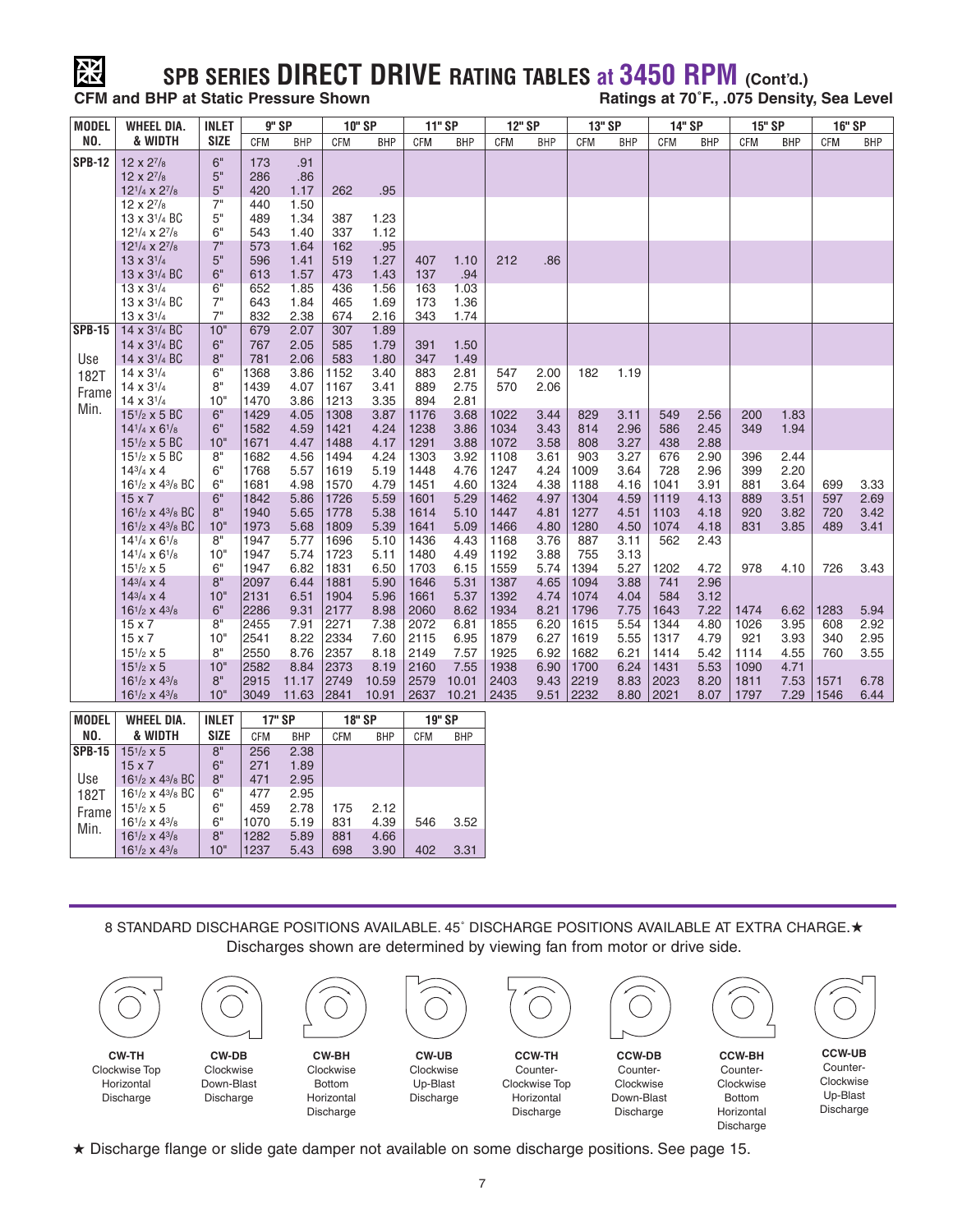# **SPB SERIES BELT DRIVE RATING TABLES**

**Ratings at 70˚F., .075 Density, Sea Level**

### **NOTE: FOR RPM's IN BOLD ITALICS, DIRECT DRIVE BLOWERS SHOULD BE CONSIDERED**

| SPB-9         |            |            |                           |            | Outlet Area (Sq. Ft.) 0.087 |            |                           |            |                  |            |                          |            |            |            |                           |            | Wheel Size: $9" X 27/8"$ |            |                  | <b>INLET: 5"</b> |
|---------------|------------|------------|---------------------------|------------|-----------------------------|------------|---------------------------|------------|------------------|------------|--------------------------|------------|------------|------------|---------------------------|------------|--------------------------|------------|------------------|------------------|
| <b>VOLUME</b> |            |            |                           |            |                             |            |                           |            |                  |            | SP (IN.) WG              |            |            |            |                           |            |                          |            |                  |                  |
| <b>CFM</b>    | <b>RPM</b> | <b>BHP</b> | $1^{1}/2$ "<br><b>RPM</b> | <b>BHP</b> | 2"<br><b>RPM</b>            | <b>BHP</b> | $2^{1}/2$ "<br><b>RPM</b> | <b>BHP</b> | 3"<br><b>RPM</b> | <b>BHP</b> | $3^{1}/2"$<br><b>RPM</b> | <b>BHP</b> | <b>RPM</b> | <b>BHP</b> | $4^{1}/2$ "<br><b>RPM</b> | <b>BHP</b> | 5"<br><b>RPM</b>         | <b>BHP</b> | 6"<br><b>RPM</b> | <b>BHP</b>       |
| 50            | 1536       | .02        | 1867                      | .04        | 2149                        | .06        | 2398                      | .08        | 2625             | .11        | 2833                     | .14        | 3028       | .16        | 3211                      | .19        | 3384                     | .23        |                  |                  |
| 100           | 1653       | .04        | 1960                      | .06        | 2226                        | .08        | 2464                      | .11        | 2681             | .13        | 2883                     | .16        | 3071       | .19        | 3249                      | .22        | 3418                     | .26        | 3734             | .33              |
| 150           | 1841       | .06        | 2119                      | .08        | 2365                        | .11        | 2589                      | .14        | 2795             | .17        | 2987                     | .20        | 3168       | .24        | 3339                      | .27        | 3502                     | .31        | 3808             | .39              |
| 200           | 2079       | .09        | 2328                      | .12        | 2553                        | .15        | 2760                      | .19        | 2953             | .22        | 3134                     | .26        | 3306       | .29        | 3469                      | .33        | 3626                     | .37        | 3920             | .46              |
|               |            |            |                           |            |                             |            |                           |            |                  |            |                          |            |            |            |                           |            |                          |            |                  |                  |
| 250           | 2350       | .14        | 2572                      | .17        | 2777                        | .21        | 2968                      | .25        | 3147             | .29        | 3317                     | .33        | 3479       | .37        | 3634                      | .41        | 3783                     | .46        |                  |                  |
| 300           | 2643       | .20        | 2843                      | .24        | 3029                        | .28        | 3205                      | .33        | 3371             | .37        | 3530                     | .42        | 3683       | .47        | 3829                      | .52        | 3970                     | .56        |                  |                  |
| 350           | 2951       | .28        | 3132                      | .33        | 3303                        | .38        | 3465                      | .43        | 3619             | .48        | 3767                     | .53        | 3910       | .58        |                           |            |                          |            |                  |                  |
| 400           | 3269       | .39        | 3435                      | .44        | 3592                        | .50        | 3742                      | .56        | 3886             | .61        |                          |            |            |            |                           |            |                          |            |                  |                  |
|               |            |            |                           |            |                             |            |                           |            |                  |            |                          |            |            |            |                           |            |                          |            |                  |                  |
| 450           | 3596       | .52        | 3748                      | .58        | 3894                        | .64        |                           |            |                  |            |                          |            |            |            |                           |            |                          |            |                  |                  |
| 500           | 3929       | .68        |                           |            |                             |            |                           |            |                  |            |                          |            |            |            |                           |            |                          |            |                  |                  |

贸

**SPB-15**

**SPB-12** Outlet Area (Sq. Ft.) 0.196

**Wheel Size: 121/4" X 27/8" INLET: 7"**

|                             |            |            |            |            |            |            | <u>- 900 - 900 - 900 - 900 - 900 - 910 - 920 - 930 - 931 - 932 - 933 - 934 - 935 - 936 - 937 - 938 - 938 - 938 - </u> |            |            |            | SP (IN.) WG |            |            |            |            |            |            |            |            |      |
|-----------------------------|------------|------------|------------|------------|------------|------------|-----------------------------------------------------------------------------------------------------------------------|------------|------------|------------|-------------|------------|------------|------------|------------|------------|------------|------------|------------|------|
| <b>VOLUME</b><br><b>CFM</b> | 2"         |            | 3"         |            | 4"         |            | 5"                                                                                                                    |            | 6"         |            | 7"          |            | 8"         |            | 9"         |            | 10"        |            | 12"        |      |
|                             | <b>RPM</b> | <b>BHP</b> | <b>RPM</b> | <b>BHP</b> | <b>RPM</b> | <b>BHP</b> | <b>RPM</b>                                                                                                            | <b>BHP</b> | <b>RPM</b> | <b>BHP</b> | <b>RPM</b>  | <b>BHP</b> | <b>RPM</b> | <b>BHP</b> | <b>RPM</b> | <b>BHP</b> | <b>RPM</b> | <b>BHP</b> | <b>RPM</b> | BHP  |
| 100                         | 1548       | .09        | 1892       | .16        | 2181       | .24        | 2436                                                                                                                  | .32        | 2666       | .42        | 2877        | .52        | 3074       | .62        | 3258       | .73        | 3432       | .85        | 3756       | 1.10 |
| 200                         | 1576       | .13        | 1912       | .21        | 2199       | .31        | 2454                                                                                                                  | .41        | 2685       | .51        | 2898        | .63        | 3095       | .75        | 3281       | .88        | 3457       | 1.01       | 3784       | 1.29 |
| 300                         | 1656       | .19        | 1966       | .29        | 2239       | .39        | 2485                                                                                                                  | .51        | 2710       | .63        | 2919        | .76        | 3115       | .89        | 3299       | 1.03       | 3474       | 1.18       | 3800       | 1.49 |
| 400                         | 1782       | .28        | 2065       | .39        | 2317       | .51        | 2548                                                                                                                  | .64        | 2763       | .77        | 2963        | .91        | 3153       | 1.06       | 3332       | 1.22       | 3503       | 1.38       | 3824       | 1.71 |
|                             |            |            |            |            |            |            |                                                                                                                       |            |            |            |             |            |            |            |            |            |            |            |            |      |
| 500                         | 1938       | .39        | 2197       | .52        | 2431       | .66        | 2647                                                                                                                  | .80        | 2848       | .95        | 3038        | 1.11       | 3219       | 1.27       | 3391       | 1.44       | 3556       | 1.61       | 3867       | 1.98 |
| 600                         | 2114       | .54        | 2353       | .69        | 2571       | .85        | 2772                                                                                                                  | 1.01       | 2962       | 1.18       | 3141        | 1.35       | 3312       | 1.53       | 3476       | 1.72       | 3633       | 1.90       | 3932       | 2.30 |
| 700                         | 2303       | .73        | 2526       | .90        | 2729       | 1.08       | 2919                                                                                                                  | 1.27       | 3097       | 1.45       | 3267        | 1.65       | 3429       | 1.84       | 3585       | 2.04       | 3735       | 2.25       |            |      |
| 800                         | 2503       | .96        | 2710       | 1.16       | 2902       | 1.36       | 3080                                                                                                                  | 1.57       | 3249       | 1.78       | 3410        | 1.99       | 3564       | 2.21       | 3713       | 2.43       | 3856       | 2.65       |            |      |
|                             |            |            |            |            |            |            |                                                                                                                       |            |            |            |             |            |            |            |            |            |            |            |            |      |
| 900                         | 2711       | 1.26       | 2905       | 1.48       | 3085       | 1.70       | 3254                                                                                                                  | 1.93       | 3414       | 2.16       | 3568        | 2.39       | 3714       | 2.63       | 3856       | 2.87       | 3993       | 3.11       |            |      |
| 1000                        | 2927       | 1.62       | 3107       | 1.85       | 3277       | 2.10       | 3437                                                                                                                  | 2.35       | 3590       | 2.60       | 3736        | 2.85       | 3876       | 3.11       |            |            |            |            |            |      |
| 1100                        | 3148       | 2.05       | 3316       | 2.30       | 3476       | 2.57       | 3628                                                                                                                  | 2.84       | 3774       | 3.11       | 3913        | 3.39       |            |            |            |            |            |            |            |      |
| 1200                        | 3373       | 2.56       | 3531       | 2.83       | 3681       | 3.11       | 3826                                                                                                                  | 3.40       | 3965       | 3.70       |             |            |            |            |            |            |            |            |            |      |
|                             |            |            |            |            |            |            |                                                                                                                       |            |            |            |             |            |            |            |            |            |            |            |            |      |
| 1300                        | 3602       | 3.16       | 3750       | 3.45       | 3892       | 3.74       |                                                                                                                       |            |            |            |             |            |            |            |            |            |            |            |            |      |
| 1400                        | 3835       | 3.86       | 3973       | 4.15       |            |            |                                                                                                                       |            |            |            |             |            |            |            |            |            |            |            |            |      |

| <b>SPB-15</b> |            |            |            |            | Outlet Area (Sq. Ft.) 0.349 |            |                  |            |                   |            |                   |            |                   |            | Wheel Size: 15 <sup>1</sup> / <sub>2</sub> " X 5" |            |            | <b>INLET: 8"</b>  |
|---------------|------------|------------|------------|------------|-----------------------------|------------|------------------|------------|-------------------|------------|-------------------|------------|-------------------|------------|---------------------------------------------------|------------|------------|-------------------|
| <b>VOLUME</b> |            |            |            |            |                             |            |                  |            |                   |            | SP (IN.) WG       |            |                   |            |                                                   |            |            |                   |
| <b>CFM</b>    | <b>RPM</b> | <b>BHP</b> | <b>RPM</b> | <b>BHP</b> | 6"<br><b>RPM</b>            | <b>BHP</b> | ឧ"<br><b>RPM</b> | <b>BHP</b> | 10"<br><b>RPM</b> | <b>BHP</b> | 12"<br><b>RPM</b> | <b>BHP</b> | 14"<br><b>RPM</b> | <b>BHP</b> | 16"<br><b>RPM</b>                                 | <b>BHP</b> | <b>RPM</b> | 18"<br><b>BHP</b> |
| 200           | 1203       | .13        | 1685       | .31        | 2057                        | .54        | 2370             | .79        | 2647              | 1.08       | 2897              | 1.39       | 3127              | 1.73       | 3341                                              | 2.08       | 3542       | 2.46              |
| 400           | 1258       | .22        | 1730       | .46        | 2097                        | .74        | 2407             | 1.04       | 2681              | 1.37       | 2929              | 1.73       | 3158              | 2.11       | 3371                                              | 2.51       | 3571       | 2.93              |
| 600           | 1329       | .33        | 1790       | .65        | 2150                        | 1.00       | 2456             | l.36       | 2727              | 1.75       | 2973              | 2.16       | 3200              | 2.60       | 3411                                              | 3.05       |            |                   |
| 800           | 1415       | .48        | 1861       | .88        | 2214                        | .30        | 2515             | .74        | 2783              | 2.20       | 3026              | 2.68       | 3251              | 3.17       | <i><b>3460</b></i>                                | 3.69       |            |                   |
| 1000          | 1514       | .67        | 1942       | 1.16       | 2287                        | .66        | 2583             | 2.18       | 2847              | 2.71       | 3087              | 3.26       | 3309              | 3.83       | 3517                                              | 4.41       |            |                   |
| 1200          | 1625       | .91        | 2033       | l.48       | 2368                        | 2.07       | 2658             | 2.67       | 2918              | 3.29       | 3155              | 3.92       | 3374              | 4.56       | 3579                                              | 5.22       |            |                   |
| 1400          | 1746       | 1.22       | 2134       | -87        | 2457                        | 2.54       | 2741             | 3.23       | 2995              | 3.93       | 3228              | 4.64       | 3445              | 5.37       |                                                   |            |            |                   |

| <b>VOLUME</b> |                  |            |                  |            |                  |            |                  |            |                   |            | SP (IN.) WG       |            |                   |            |                                    |            |                   |            |
|---------------|------------------|------------|------------------|------------|------------------|------------|------------------|------------|-------------------|------------|-------------------|------------|-------------------|------------|------------------------------------|------------|-------------------|------------|
| <b>CFM</b>    | 2"<br><b>RPM</b> | <b>BHP</b> | 4"<br><b>RPM</b> | <b>BHP</b> | 6"<br><b>RPM</b> | <b>BHP</b> | 8"<br><b>RPM</b> | <b>BHP</b> | 10"<br><b>RPM</b> | <b>BHP</b> | 12"<br><b>RPM</b> | <b>BHP</b> | 14"<br><b>RPM</b> | <b>BHP</b> | 16"<br><b>RPM</b>                  | <b>BHP</b> | 18"<br><b>RPM</b> | <b>BHP</b> |
| 200           | 1203             | .13        | 1685             | .31        | 2057             | .54        | 2370             | .79        | 2647              | 1.08       | 2897              | 1.39       | 3127              | 1.73       | 3341                               | 2.08       | 3542              | 2.46       |
| 400           | 1258             | .22        | 1730             | .46        | 2097             | .74        | 2407             | 1.04       | 2681              | 1.37       | 2929              | 1.73       | 3158              | 2.11       | 3371                               | 2.51       | 3571              | 2.93       |
| 600           | 1329             | .33        | 1790             | .65        | 2150             | 1.00       | 2456             | 1.36       | 2727              | 1.75       | 2973              | 2.16       | 3200              | 2.60       | 3411                               | 3.05       |                   |            |
| 800           | 1415             | .48        | 1861             | .88        | 2214             | 1.30       | 2515             | 1.74       | 2783              | 2.20       | 3026              | 2.68       | 3251              | 3.17       | 3460                               | 3.69       |                   |            |
|               |                  |            |                  |            |                  |            |                  |            |                   |            |                   |            |                   |            |                                    |            |                   |            |
| 1000          | 1514             | .67        | 1942             | 1.16       | 2287             | 1.66       | 2583             | 2.18       | 2847              | 2.71       | 3087              | 3.26       | 3309              | 3.83       | 3517                               | 4.41       |                   |            |
| 1200          | 1625             | .91        | 2033             | 1.48       | 2368             | 2.07       | 2658             | 2.67       | 2918              | 3.29       | 3155              | 3.92       | 3374              | 4.56       | 3579                               | 5.22       |                   |            |
| 1400          | 1746             | 1.22       | 2134             | 1.87       | 2457             | 2.54       | 2741             | 3.23       | 2995              | 3.93       | 3228              | 4.64       | 3445              | 5.37       |                                    |            |                   |            |
| 1600          | 1876             | 1.61       | 2243             | 2.33       | 2554             | 3.09       | 2830             | 3.86       | 3079              | 4.64       | 3308              | 5.44       | 3521              | 6.25       |                                    |            |                   |            |
|               |                  |            |                  |            |                  |            |                  |            |                   |            |                   |            |                   |            |                                    |            |                   |            |
| 1800          | 2012             | 2.08       | 2359             | 2.88       | 2659             | 3.72       | 2926             | 4.57       | 3169              | 5.44       | 3394              | 6.32       |                   |            |                                    |            |                   |            |
| 2000          | 2154             | 2.65       | 2482             | 3.53       | 2769             | 4.44       | 3028             | 5.38       | 3265              | 6.33       | 3485              | 7.30       |                   |            |                                    |            |                   |            |
| 2200          | 2300             | 3.33       | 2611             | 4.28       | 2886             | 5.27       | 3136             | 6.29       | 3367              | 7.32       | 3581              | 8.37       |                   |            |                                    |            |                   |            |
| 2400          | 2450             | 4.13       | 2745             | 5.16       | 3009             | 6.22       | 3250             | 7.32       | 3474              | 8.43       |                   |            |                   |            |                                    |            |                   |            |
|               |                  |            |                  |            |                  |            |                  |            |                   |            |                   |            |                   |            | Minimum motor frame size is        |            |                   |            |
| 2600          | 2603             | 5.06       | 2883             | 6.17       | 3136             | 7.31       | 3369             | 8.48       | 3586              | 9.67       |                   |            |                   |            | 182T even though the BHP might be  |            |                   |            |
| 2800          | 2758             | 6.14       | 3025             | 7.32       | 3268             | 8.53       | 3492             | 9.78       |                   |            |                   |            |                   |            | available in a smaller frame size. |            |                   |            |
| 3000          | 2916             | 7.37       | 3171             | 8.62       | 3403             | 9.91       |                  |            |                   |            |                   |            |                   |            |                                    |            |                   |            |
|               |                  |            |                  |            |                  |            |                  |            |                   |            |                   |            |                   |            |                                    |            |                   |            |

**NOTE: DRIVE LOSSES ARE NOT INCLUDED IN BHP. CONSULT FACTORY FOR SPEEDS HIGHER THAN THOSE SHOWN.**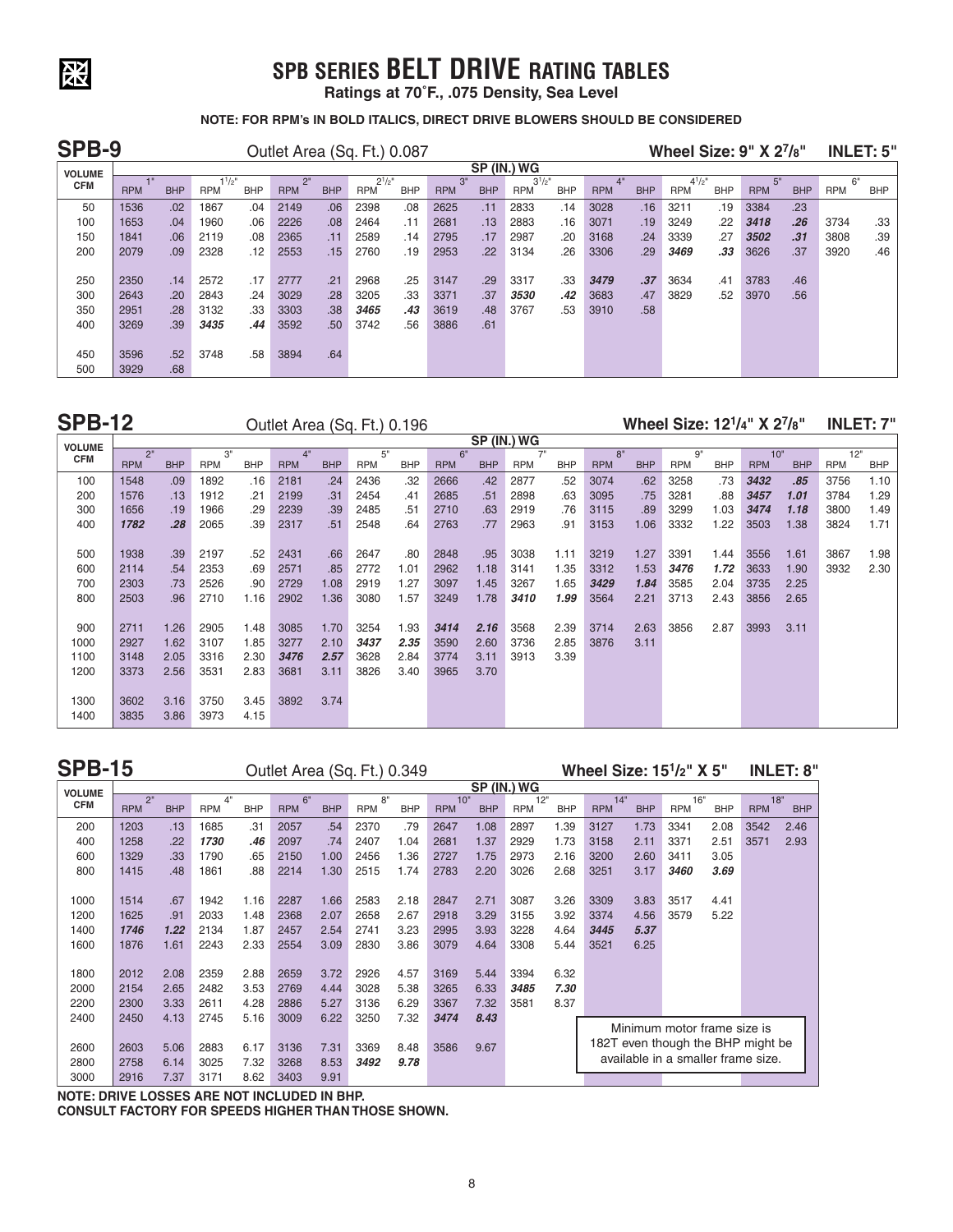

# **SPB SERIES DIRECT DRIVE RATING TABLES at 2850 RPM**

**NOTE: THESE RATINGS ARE FOR 50 CYCLE MOTORS ONLY.**

|               | <b>CFM and BHP at Static Pressure Shown</b>                                        |              |              |              |              |              |              |              |              |              |              |              | Ratings at 70°F., .075 Density, Sea Level |              |              |              |               |              |
|---------------|------------------------------------------------------------------------------------|--------------|--------------|--------------|--------------|--------------|--------------|--------------|--------------|--------------|--------------|--------------|-------------------------------------------|--------------|--------------|--------------|---------------|--------------|
| <b>MODEL</b>  | <b>WHEEL DIA.</b>                                                                  | <b>INLET</b> | 1" SP        |              | 2" SP        |              | 3" SP        |              | 4" SP        |              | <b>5" SP</b> |              | 6" SP                                     |              | <b>7" SP</b> |              | 8" SP         |              |
| NO.           | & WIDTH                                                                            | <b>SIZE</b>  | <b>CFM</b>   | <b>BHP</b>   | CFM          | <b>BHP</b>   | CFM          | <b>BHP</b>   | <b>CFM</b>   | <b>BHP</b>   | CFM          | <b>BHP</b>   | <b>CFM</b>                                | <b>BHP</b>   | CFM          | <b>BHP</b>   | <b>CFM</b>    | <b>BHP</b>   |
| SPB-9         | $8 \times 2^{3/4}$                                                                 | 4"           | 228          | .15          | 171          | .13          |              |              |              |              |              |              |                                           |              |              |              |               |              |
|               | $8^{1/2} \times 2^{3/4}$                                                           | 4"           | 250          | .20          | 194          | .19          | 99           | .15          |              |              |              |              |                                           |              |              |              |               |              |
|               | $9 \times 2^{7}/8$                                                                 | 4"           | 263          | .23          | 212          | .20          | 134          | .16          |              |              |              |              |                                           |              |              |              |               |              |
|               | $8 \times 2\frac{3}{4}$                                                            | 5"           | 277          | .17          | 199          | .15          |              |              |              |              |              |              |                                           |              |              |              |               |              |
|               | $8^{1/2} \times 2^{3/4}$<br>$9 \times 2^{7}/8$                                     | 5"<br>5"     | 314<br>334   | .23<br>.25   | 238<br>265   | .20<br>.23   | 93<br>169    | .15<br>.19   |              |              |              |              |                                           |              |              |              |               |              |
|               | $9^{3}/_4$ x $2^{7}/_8$                                                            | 4"           | 320          | .32          | 278          | .29          | 222          | .25          | 125          | .19          |              |              |                                           |              |              |              |               |              |
|               | $10^{5}/8$ x $2^{5}/8$                                                             | 4"           | 357          | .41          | 326          | .37          | 280          | .33          | 213          | .28          | 87           | .21          |                                           |              |              |              |               |              |
|               | $9^{3}/_4$ x $2^{7}/_8$                                                            | 5"           | 395          | .35          | 335          | .32          | 267          | .28          | 164          | .22          |              |              |                                           |              |              |              |               |              |
|               | $10^{5}/8$ x $2^{5}/8$                                                             | 5"           | 440          | .43          | 389          | .40          | 332          | .36          | 257          | .30          |              |              |                                           |              |              |              |               |              |
| <b>SPB-12</b> | $11 \times 3 BC$                                                                   | 5"           | 525          | .44          | 457          | .41          | 379          | .37          | 265          | .32          |              |              |                                           |              |              |              |               |              |
|               | 11 x $2^{3/4}$<br>$10^{5}/8$ x $2^{5}/8$                                           | 5"<br>5"     | 601<br>623   | .67<br>.65   | 532<br>554   | .62<br>.60   | 457<br>468   | .57<br>.53   | 363<br>353   | .51<br>.44   | 222<br>186   | .42<br>.32   |                                           |              |              |              |               |              |
|               | 11 x 3 BC                                                                          | 6"           | 649          | .53          | 567          | .47          | 473          | .42          | 334          | .36          |              |              |                                           |              |              |              |               |              |
|               | $10^{5}/8$ x $2^{5}/8$                                                             | 6"           | 692          | .67          | 600          | .61          | 491          | .55          | 311          | .45          |              |              |                                           |              |              |              |               |              |
|               | 11 x 3 BC                                                                          | 7"           | 723          | .67          | 612          | .60          | 497          | .53          | 365          | .46          |              |              |                                           |              |              |              |               |              |
|               | 11 x $2^{3/4}$                                                                     | 6"           | 736          | .87          | 650          | .81          | 556          | .73          | 441          | .63          | 222          | .45          |                                           |              |              |              |               |              |
|               | 12 x 27/8                                                                          | 5"           | 699          | .88          | 638          | .83          | 577          | .78          | 508          | .73          | 419          | .65          | 268                                       | .51          |              |              |               |              |
|               | $12^{1/4} \times 2^{7/8}$                                                          | 5"<br>7"     | 725          | .99          | 664          | .91          | 605          | .86          | 541          | .81          | 467          | .76          | 366                                       | .68          | 159          | .48          |               |              |
|               | $10^{5}/8$ x $2^{5}/8$<br>13 x 3 <sup>1</sup> / <sub>4</sub> BC                    | 5"           | 806<br>741   | .82<br>1.05  | 704<br>684   | .73<br>1.01  | 575<br>628   | .65<br>.96   | 388<br>568   | .55<br>.90   | 501          | .84          | 418                                       | .77          | 290          | .67          |               |              |
|               | 11 x 2 <sup>3</sup> / <sub>4</sub>                                                 | 7"           | 883          | 1.09         | 790          | .96          | 694          | .83          | 575          | .70          | 335          | .59          |                                           |              |              |              |               |              |
|               | $13 \times 3^{1/4}$                                                                | 5"           | 822          | 1.28         | 760          | 1.19         | 700          | 1.09         | 640          | 1.00         | 576          | .91          | 503                                       | .81          | 409          | .70          | 175           | .48          |
|               | $12 \times 2^{7}/8$                                                                | 6"           | 892          | 1.08         | 822          | .98          | 746          | .92          | 650          | .86          | 474          | .73          | 172                                       | .53          |              |              |               |              |
|               | 13 x 3 <sup>1</sup> / <sub>4</sub> BC                                              | 6"           | 901          | 1.13         | 836          | 1.07         | 772          | 1.03         | 703          | .99          | 625          | .95          | 524                                       | .90          | 345          | .77          |               |              |
|               | $12^{1/4} \times 2^{7/8}$                                                          | 6"           | 923          | 1.27         | 852          | 1.20         | 779          | 1.13         | 699          | 1.04         | 604          | .94          | 473                                       | .81          | 196          | .56          |               |              |
|               | 12 x 27/8<br>$12^{1/4} \times 2^{7/8}$                                             | 7"<br>7"     | 1010<br>1049 | 1.46<br>1.59 | 892<br>965   | 1.33<br>1.48 | 777<br>872   | 1.23<br>1.38 | 668<br>771   | 1.12<br>1.28 | 552<br>655   | 1.01<br>1.15 | 397<br>502                                | .87<br>.96   |              |              |               |              |
|               | 13 x 3 <sup>1</sup> / <sub>4</sub>                                                 | 6"           | 1007         | 1.50         | 945          | 1.42         | 878          | 1.34         | 801          | 1.26         | 705          | 1.17         | 566                                       | 1.06         | 302          | .81          |               |              |
|               | 13 x 3 <sup>1</sup> / <sub>4</sub> BC                                              | 7"           | 1098         | 1.57         | 1022         | 1.48         | 933          | 1.37         | 829          | 1.26         | 707          | 1.15         | 556                                       | 1.05         | 334          | .92          |               |              |
|               | $13 \times 3^{1/4}$                                                                | 7"           | 1185         | 2.01         | 1099         | 1.89         | 1016         | 1.77         | 929          | 1.64         | 831          | 1.50         | 709                                       | 1.36         | 509          | 1.18         |               |              |
|               | $13^{11}/_{16}$ x $3^{3}/_{16}$                                                    | 5"           | 1247         | 2.28         | 1162         | 2.16         | 1070         | 2.03         | 970          | 1.87         | 869          | 1.72         | 768                                       | 1.57         | 671          | 1.43         | 542           | 1.22         |
|               | $13^{11}/_{16}$ x $3^{3}/_{16}$                                                    | 6"           | 1365         | 2.54         | 1280         | 2.36         | 1195         | 2.18         | 1061         | 1.99         | 936          | 1.80         | 811                                       | 1.61         | 707          | 1.47         | 568           | 1.26         |
| <b>SPB-15</b> | 13 <sup>11</sup> /16 x 3 <sup>3</sup> /16<br>14 x 3 <sup>1</sup> / <sub>4</sub> BC | 7"<br>6"     | 1434<br>1521 | 2.67<br>2.03 | 1342<br>1383 | 2.48<br>1.86 | 1242<br>1232 | 2.28<br>1.70 | 1119<br>1062 | 2.06<br>1.53 | 989<br>872   | 1.87<br>1.36 | 854<br>664                                | 1.70<br>1.18 | 724<br>443   | 1.53<br>.97  | 594<br>190    | 1.33<br>.70  |
|               | 14 x 3 <sup>1</sup> / <sub>4</sub> BC                                              | 8"           | 1842         | 2.40         | 1654         | 2.15         | 1409         | 1.86         | 1148         | 1.60         | 907          | 1.39         | 678                                       | 1.19         | 436          | .97          |               |              |
| Use           | 14 x 3 <sup>1</sup> / <sub>4</sub> BC                                              | 10"          | 1978         | 2.46         | 1684         | 2.15         | 1410         | 1.84         | 1157         | 1.58         | 903          | 1.36         | 610                                       | 1.19         | 136          | 1.01         |               |              |
| <b>182T</b>   | $15^{1/2}$ x 5 BC                                                                  | 6"           | 1828         | 3.01         | 1706         | 2.86         | 1583         | 2.71         | 1460         | 2.57         | 1333         | 2.43         | 1200                                      | 2.30         | 1054         | 2.16         | 882           | 1.98         |
| Frame         | $14 \times 3^{1/4}$                                                                | 6"           | 1928         | 3.53         | 1808         | 3.33         | 1678         | 3.10         | 1533         | 2.83         | 1366         | 2.54         | 1163                                      | 2.23         | 899          | 1.84         | 534           | 1.26         |
| Min.          | $16^{1/2}$ x 4 <sup>3</sup> / <sub>8</sub> BC                                      | 6"           | 1951         | 3.43         | 1855         | 3.33         | 1753         | 3.22         | 1646         | 3.10         | 1531         | 2.97         | 1407                                      | 2.83         | 1272         | 2.67         | 1124          | 2.51         |
|               | $14^{1/4} \times 6^{1/8}$<br>$15 \times 7$                                         | 6"<br>6"     | 2022<br>2112 | 3.95<br>4.42 | 1900<br>2007 | 3.68<br>4.20 | 1776<br>1899 | 3.42<br>3.98 | 1644<br>1787 | 3.16<br>3.77 | 1499<br>1668 | 2.90<br>3.55 | 1333<br>1540                              | 2.63<br>3.33 | 1137<br>1400 | 2.34<br>3.11 | 902<br>1241   | 2.00<br>2.85 |
|               | $14^{3}/_{4} \times 4$                                                             | 6"           | 2153         | 4.28         | 2030         | 4.07         | 1906         | 3.87         | 1778         | 3.67         | 1640         | 3.44         | 1485                                      | 3.18         | 1303         | 2.87         | 1079          | 2.48         |
|               | $15^{1/2}$ x 5 BC                                                                  | 8"           | 2298         | 3.98         | 2173         | 3.72         | 2024         | 3.45         | 1846         | 3.16         | 1642         | 2.88         | 1422                                      | 2.61         | 1194         | 2.34         | 960           | 2.08         |
|               | $15^{1/2}$ x 5                                                                     | 6"           | 2217         | 4.92         | 2100         | 4.70         | 1987         | 4.50         | 1873         | 4.31         | 1755         | 4.10         | 1628                                      | 3.88         | 1486         | 3.62         | 1322          | 3.30         |
|               | 14 x 3 <sup>1</sup> / <sub>4</sub>                                                 | 8"           | 2393         | 4.21         | 2259         | 4.00         | 2087         | 3.73         | 1860         | 3.38         | 1566         | 2.91         | 1236                                      | 2.37         | 906          | 1.83         | 551           | 1.27         |
|               | $14 \times 3^{1/4}$                                                                | 10"          | 2459         | 4.14         | 2326         | 3.95         | 2135         | 3.65         | 1863         | 3.20         | 1554         | 2.70         | 1257                                      | 2.24         | 942          | 1.81         | 356           | 1.24         |
|               | $15^{1/2}$ x 5 BC                                                                  | 10"<br>8"    | 2490         | 3.90         | 2259         | 3.60         | 2039         | 3.32         | 1828         | 3.06         | 1620         | 2.80         | 1411                                      | 2.56         | 1188         | 2.31<br>2.99 | 938           | 2.06         |
|               | $16^{1/2}$ x 4 <sup>3</sup> / <sub>8</sub> BC<br>$16^{1/2}$ x $4^{3/8}$ BC         | 10"          | 2510<br>2636 | 4.36<br>4.41 | 2345<br>2447 | 4.13<br>4.19 | 2176<br>2250 | 3.90<br>3.96 | 2001<br>2052 | 3.66<br>3.72 | 1819<br>1854 | 3.44<br>3.48 | 1630<br>1658                              | 3.21<br>3.24 | 1434<br>1459 | 3.00         | 1234<br>1252  | 2.76<br>2.75 |
|               | $16^{1/2} \times 4^{3/8}$                                                          | 6"           | 2487         | 6.56         | 2371         | 6.26         | 2259         | 6.00         | 2146         | 5.77         | 2029         | 5.53         | 1906                                      | 5.29         | 1774         | 5.01         | 1627          | 4.70         |
|               | $14^{3}/_{4} \times 4$                                                             | 8"           | 2759         | 5.52         | 2587         | 5.21         | 2406         | 4.86         | 2212         | 4.49         | 2001         | 4.10         | 1767                                      | 3.69         | 1506         | 3.24         | 1207          | 2.73         |
|               | $14^{1/4} \times 6^{1/8}$                                                          | 8"           | 2774         | 5.32         | 2590         | 5.04         | 2392         | 4.70         | 2173         | 4.30         | 1927         | 3.85         | 1650                                      | 3.33         | 1347         | 2.78         | 1027          | 2.22         |
|               | $14^{1/4} \times 6^{1/8}$                                                          | 10"          | 3056         | 6.14         | 2784         | 5.66         | 2475         | 5.07         | 2179         | 4.45         | 1907         | 3.86         | 1645                                      | 3.31         | 1374         | 2.79         | 1057          | 2.28         |
|               | $14^{3}/_{4} \times 4$                                                             | 10"          | 3035         | 6.00         | 2786         | 5.45         | 2543         | 5.00         | 2302         | 4.58         | 2055         | 4.16         | 1798                                      | 3.73         | 1523         | 3.27         | 1215          | 2.77         |
|               | $15 \times 7$                                                                      | 8"           | 2971         | 6.51         | 2801         | 6.11         | 2629         | 5.72         | 2451         | 5.33         | 2262         | 4.93         | 2058                                      | 4.52         | 1835         | 4.08         | 1584          | 3.60         |
|               | $15^{1/2} \times 5$<br>$15 \times 7$                                               | 8"<br>10"    | 3088<br>3271 | 7.32<br>6.98 | 2917<br>3044 | 6.84<br>6.49 | 2739<br>2822 | 6.37<br>6.04 | 2552<br>2599 | 5.92<br>5.62 | 2354<br>2371 | 5.46<br>5.17 | 2139<br>2134                              | 5.01<br>4.70 | 1904<br>1882 | 4.53<br>4.19 | 1643<br>1608  | 4.01<br>3.64 |
|               | $15^{1/2} \times 5$                                                                | 10"          | 3528         | 7.98         | 3259         | 7.42         | 2973         | 6.81         | 2693         | 6.20         | 2426         | 5.62         | 2169                                      | 5.06         | 1915         | 4.53         | 1653          | 3.99         |
|               | $16^{1/2}$ x 4 <sup>3</sup> / <sub>8</sub>                                         | $8"$         | 3324         | 8.72         | 3166         | 8.28         | 2996         | 7.81         | 2817         | 7.33         | 2629         | 6.85         | 2436                                      | 6.36         | 2235         | 5.89         | 2026          | 5.41         |
|               | $16^{1/2}$ x 4 <sup>3</sup> / <sub>8</sub>                                         | 10"          | 3734         | 9.30         | 3553         | 8.93         | 3334         | 8.45         | 3082         | 7.87         | 2817         | 7.25         | 2555                                      | 6.64         | 2303         |              | $6.05$   2058 | 5.47         |

Continued on page 10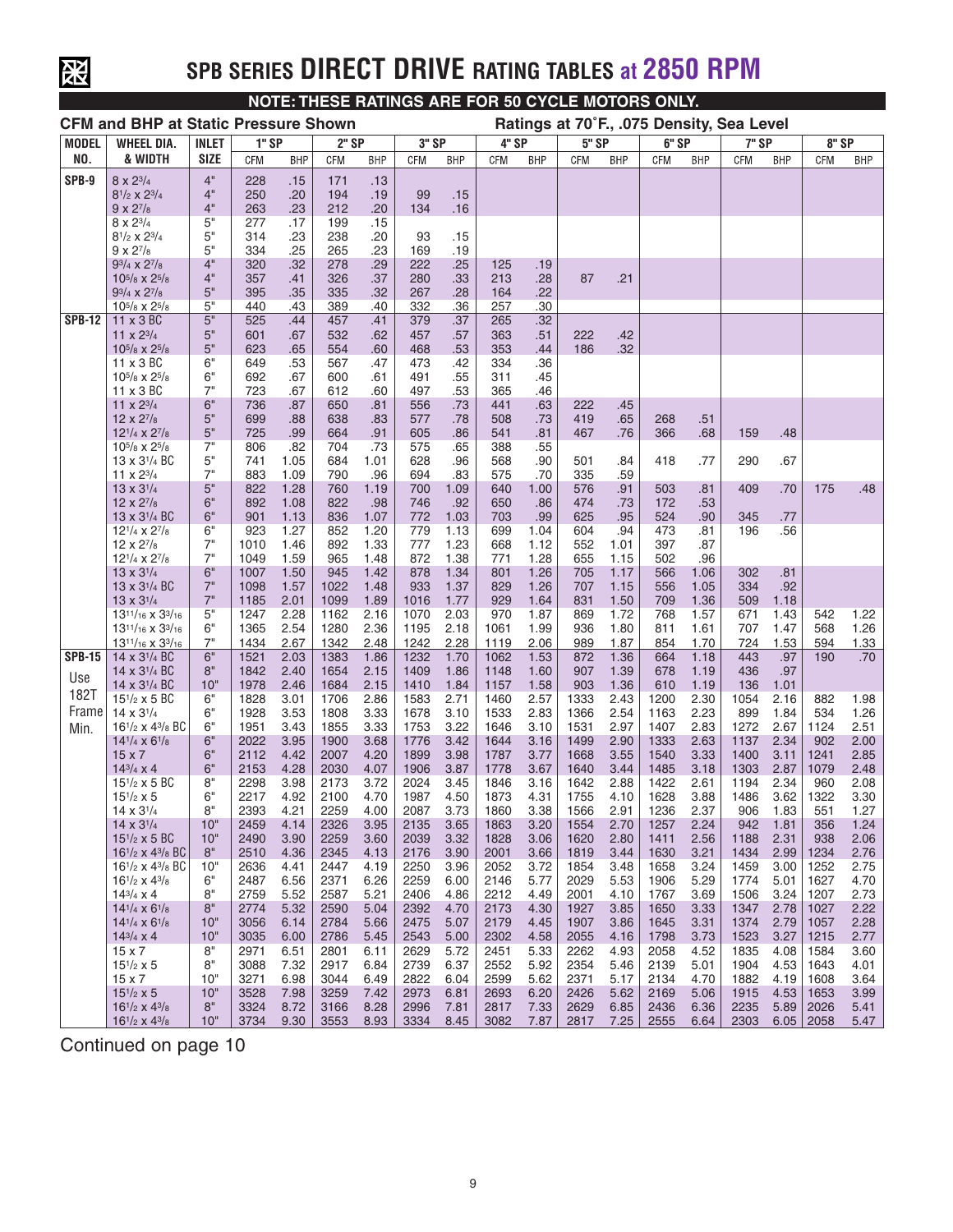

# **SPB SERIES DIRECT DRIVE RATING TABLES at 2850 RPM** (cont'd)

|               | <b>CFM and BHP at Static Pressure Shown</b>   |             |            |            |        |            |               |            |        |            |        |            | Ratings at 70°F., .075 Density, Sea Level |
|---------------|-----------------------------------------------|-------------|------------|------------|--------|------------|---------------|------------|--------|------------|--------|------------|-------------------------------------------|
| <b>MODEL</b>  | <b>WHEEL DIA.</b>                             | INLET       | 9" SP      |            | 10" SP |            | <b>11" SP</b> |            | 12" SP |            | 13" SP |            |                                           |
| NO.           | & WIDTH                                       | <b>SIZE</b> | <b>CFM</b> | <b>BHP</b> | CFM    | <b>BHP</b> | CFM           | <b>BHP</b> | CFM    | <b>BHP</b> | CFM    | <b>BHP</b> |                                           |
| <b>SPB-12</b> | $13^{11}/_{16}$ x $3^{3}/_{16}$               | 5"          | 111        | .48        |        |            |               |            |        |            |        |            |                                           |
|               | $13^{11}/_{16}$ x $3^{3}/_{16}$               | 6"          | 262        | .72        |        |            |               |            |        |            |        |            |                                           |
|               | 1311/16 x 33/16                               | 7"          | 274        | .72        |        |            |               |            |        |            |        |            |                                           |
| <b>SPB-15</b> | $14 \times 3^{1/4}$                           | 6"          | 96         | .62        |        |            |               |            |        |            |        |            |                                           |
|               | $14^{1/4} \times 6^{1/8}$                     | 10"         | 501        | 1.64       |        |            |               |            |        |            |        |            |                                           |
| Use           | $15^{1/2} \times 5$ BC                        | 10"         | 619        | 1.81       |        |            |               |            |        |            |        |            |                                           |
| 182T          | $15^{1/2} \times 5$ BC                        | 6"          | 649        | 1.71       | 255    | 1.16       |               |            |        |            |        |            |                                           |
| Frame         | $14^{1/4} \times 6^{1/8}$                     | 6"          | 637        | 1.61       | 358    | 1.19       |               |            |        |            |        |            |                                           |
| Min.          | $14^{1/4} \times 6^{1/8}$                     | 8"          | 686        | 1.68       | 177    | 1.05       |               |            |        |            |        |            |                                           |
|               | $15^{1/2}$ x 5 BC                             | 8"          | 712        | 1.81       | 416    | 1.48       |               |            |        |            |        |            | <b>DAN</b>                                |
|               | $14^{3}/_{4} \times 4$                        | 6"          | 792        | 1.98       | 430    | 1.40       |               |            |        |            |        |            |                                           |
|               | $14^{3}/_{4} \times 4$                        | 10"         | 829        | 2.20       | 254    | 1.51       |               |            |        |            |        |            |                                           |
|               | $14^{3}/_{4} \times 4$                        | 8"          | 854        | 2.10       | 344    | 1.24       |               |            |        |            |        |            | All fans & blowe                          |
|               | $16^{1/2}$ x 4 <sup>3</sup> / <sub>8</sub> BC | 10"         | 1027       | 2.50       | 761    | 2.24       | 355           | 1.88       |        |            |        |            | have rotating pa                          |
|               | $16^{1/2}$ x 4 <sup>3</sup> / <sub>8</sub> BC | 6"          | 960        | 2.32       | 775    | 2.11       | 558           | 1.86       | 236    | 1.47       |        |            | pinch points. Se                          |
|               | $15 \times 7$                                 | 6"          | 1050       | 2.54       | 805    | 2.11       | 461           | 1.46       |        |            |        |            | personal injury o                         |
|               | $16^{1/2} \times 4^{3/8}$ BC                  | 8"          | 1028       | 2.51       | 814    | 2.23       | 573           | 1.90       | 163    | 1.43       |        |            | operated withou                           |
|               | $15^{1/2} \times 5$                           | 6"          | 1124       | 2.92       | 875    | 2.43       | 574           | 1.89       | 245    | 1.35       |        |            | Stay away from                            |
|               | $15 \times 7$                                 | 10"         | 1293       | 3.05       | 890    | 2.39       | 281           | 1.66       |        |            |        |            | equipment unles                           |
|               | $15 \times 7$                                 | 8"          | 1294       | 3.05       | 944    | 2.40       | 448           | 1.56       |        |            |        |            | disconnected fro                          |
|               | $15^{1/2} \times 5$                           | 10"         | 1365       | 3.44       | 1009   | 2.82       | 206           | 1.73       |        |            |        |            | source.                                   |
|               | $15^{1/2} \times 5$                           | 8"          | 1349       | 3.42       | 1010   | 2.74       | 588           | 1.93       |        |            |        |            |                                           |
|               | $16^{1/2} \times 4^{3/8}$                     | 6"          | 1461       | 4.32       | 1268   | 3.85       | 1040          | 3.30       | 772    | 2.66       | 438    | 1.96       | Read operating                            |
|               | $16^{1/2} \times 4^{3/8}$                     | 10"         | 1811       | 4.88       | 1550   | 4.27       | 1250          | 3.57       | 817    | 2.64       | 332    | 1.87       |                                           |
|               | $16^{1/2}$ x 4 $^{3/8}$                       | 8"          | 1803       | 4.91       | 1558   | 4.38       | 1272          | 3.77       | 884    | 2.95       |        |            |                                           |

# **NOTE: THESE RATINGS ARE FOR 50 CYCLE MOTORS ONLY.**

### $\overline{\mathbb{A}}$ **DANGER**

All fans & blowers shown have rotating parts and pinch points. Severe personal injury can result if operated without guards. Stay away from rotating equipment unless it is disconnected from its power source.

Read operating instructions.

# **METRIC CONVERSION FACTORS**

| POWER:                  | 1 HP = $.7457$ kw<br>1 kw = 1.34 HP                                                        | $HP = Horse power$<br>$kw =$ kilowatts                                  |
|-------------------------|--------------------------------------------------------------------------------------------|-------------------------------------------------------------------------|
| <b>VOLUME:</b><br>FLOW: | 1 cfm = $.00047$ m <sup>3</sup> /s<br>$1 \text{m}^3/\text{s} = 2118.88 \text{ cfm}$        | $cfm = cubic feet per minute$<br>$m^3/s =$ cubic meters per second      |
| PRESSURE:               | 1 in. $wg = 248.36$ Pa<br>1 Pa = $.004$ in. wg                                             | in. $wg =$ inches water gauge<br>$Pa = Pascal$ s                        |
| <b>DENSITY:</b>         | $1\text{lb/ft}^3 = 16.02 \text{ kg/m}^3$<br>1 kg/m <sup>3</sup> = .0624 lb/ft <sup>3</sup> | $lb/ft3 =$ Pounds per cubic foot<br>$kg/m3$ = kilograms per cubic meter |
| TEMPERATURE:            | $^{\circ}$ C = ( $^{\circ}$ F - 32) x .5556<br>$E = (C \times 1.8) + 32$                   | $C =$ Centigrade<br>$F =$ Fahrenheit                                    |
| DIMENSIONAL:            | 1 in. $= 25.40$ mm<br>1 mm = $.03937$ in.                                                  | $in =$ inches<br>$mm = millimeters$                                     |
| WEIGHT:                 | 1 lb = $.4536$ kgs.<br>1 kg. $= 2.205$ lbs.                                                | $lb =$ pounds<br>$kg = kilograms$                                       |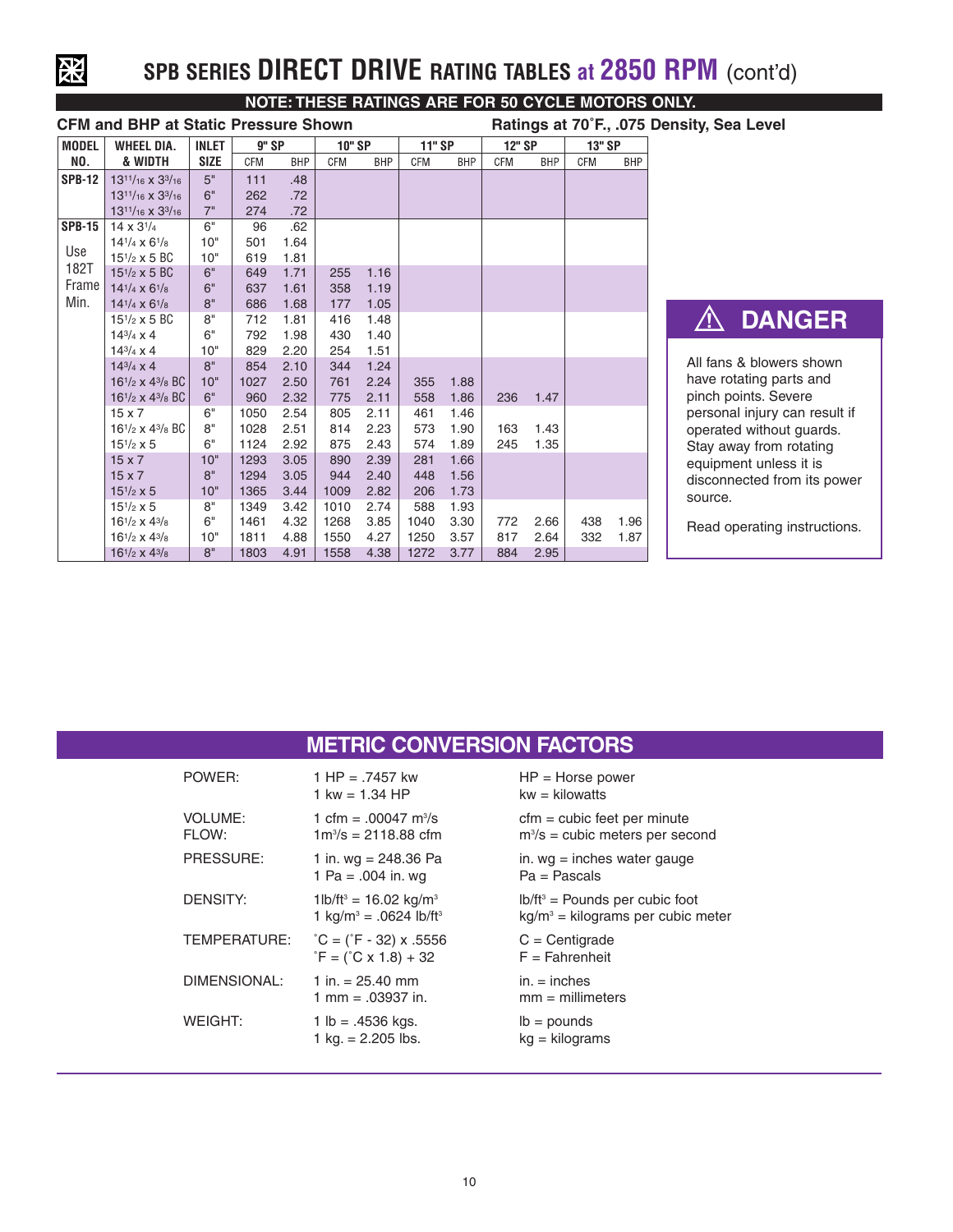# **HOWTO SELECT A CINCINNATI SPB BLOWER**

### **A word about ratings…**

Cincinnati Fan offers three sizes of model SPB blower housings, 22 wheel sizes and two or three inlet sizes. By combining these different housings, wheels and inlet sizes, we offer more standard direct drive pressure blower performance ratings than any other fan company in the world. By offering so many direct drive ratings, chances are very good that we can meet your performance requirements with a compact, cost efficient, direct drive Model SPB blower instead of a heavier, larger and more expensive V-belt driven blower. **Our Cincinnati Fan Sales Engineer for your area is a ratings expert who is ready to help you select precisely the right Model SPB blower for your application.**

# **How to use the PB Series Direct-Drive Rating Tables**

If you know the static pressure and CFM required for your blower application, you can determine which SPB blower you should consider by referring to the tables on Pages 6 and 7 of this catalog. If you will be using a 50 cycle motor, refer to the tables on pages 9 and 10. To use the tables, follow these simple directions:

- 1. Reading to the right, find the column heading which displays the static pressure (SP) you require.
- 2. Reading down that column, find the line(s) displaying the CFM rating(s) which will satisfy your requirement.
- 3. Follow the line(s) to the left side of the table, where you will identify the wheel(s) and the blower housing model(s) used to achieve the CFM rating(s).

You may find that several ratings come close to meeting your requirements. Generally, the rating with the lowest brake horsepower requirement (BHP) is the best selection (highest efficiency, least noise). In some situations, other requirements, such as blower dimensions and/or specific inlet/outlet sizes, may override the lower horsepower rule-of-thumb. **A Cincinnati Fan Sales Engineer is available to assist you with selection and pricing information.**

### **Some DOs and DON'Ts**

- **DO**… consider that radial blades are self-cleaning in most applications. Backward curved (BC) blades are not self-cleaning and may collect dust which can cause balance problems.
- **DO**… specify heat-resistant construction (steel wheel) for use with airstreams having temperatures exceeding 200˚ F (93˚ C). BC wheels are not available in steel.

|              | DO NOT use a steel wheel and a steel          |
|--------------|-----------------------------------------------|
| $\mathbf{A}$ | blower housing in any type of                 |
|              | environment where sparks could                |
| R            | cause an explosion and/or fire.               |
|              | See Page 5.                                   |
| N            | <b>DO NOT</b> use any blower with an unducted |
|              | inlet and/or outlet without an inlet          |
|              | and/or outlet guard. Severe                   |
|              | personal injury could result. See             |
|              | Page 4 for guard accessory.                   |
|              |                                               |
|              |                                               |

8 STANDARD DISCHARGE POSITIONS AVAILABLE. 45˚ DISCHARGE POSITIONS AVAILABLE AT EXTRA CHARGE.**★** Discharges shown are determined by viewing fan from motor or drive side.



**★** Discharge flange or slide gate damper not available on some discharge positions. See page 15.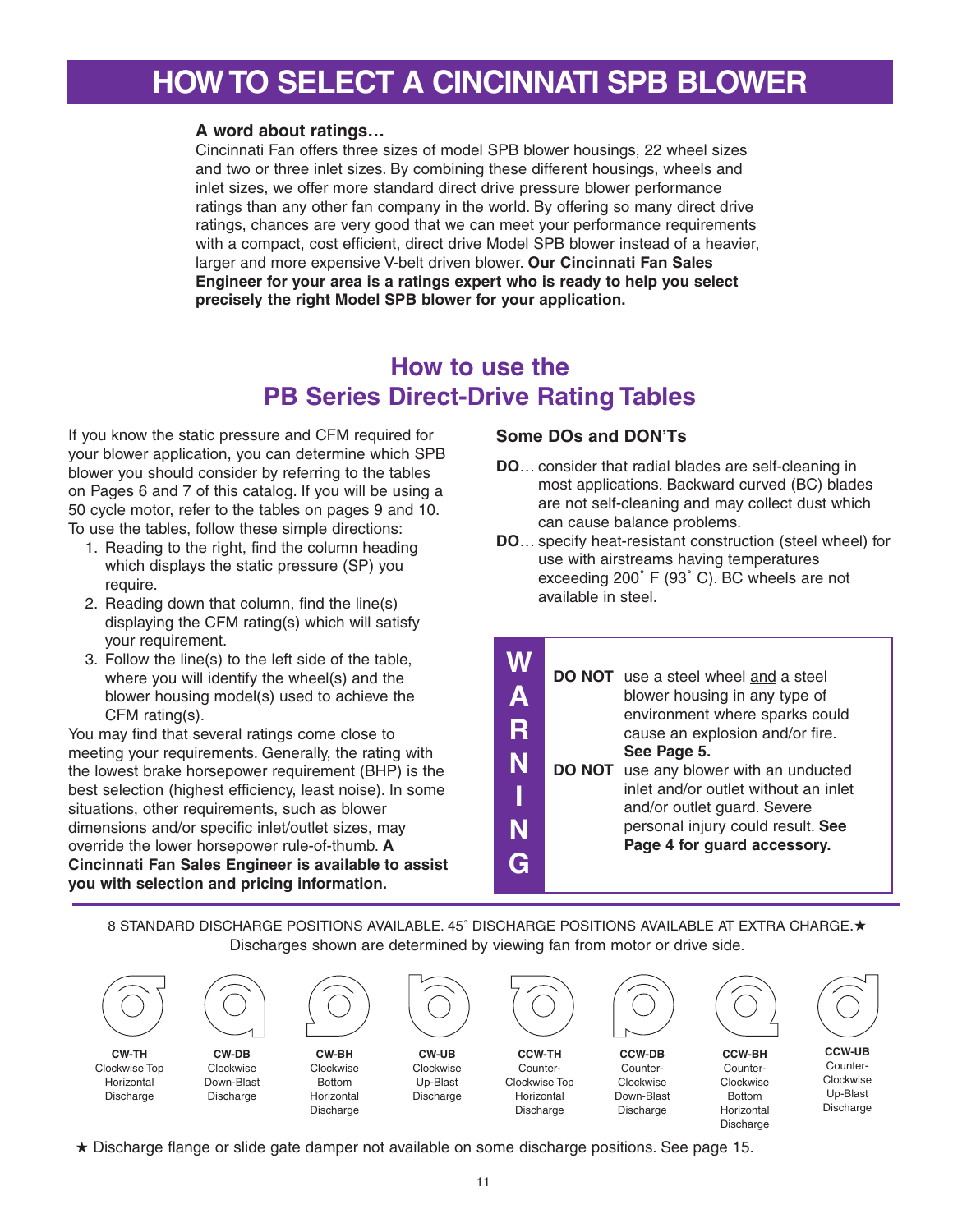# **DIMENSIONS and SPECIFICATIONS** 贸

NOTE: The table below contains blower housing dimensions common to all arrangements on pages 12, 13 and 14.

| <b>MODEL</b> | ◠<br>U            | D         |           | M              | N              |             |                 | R              |              |             | AA             | $\frac{DD}{4}$ |
|--------------|-------------------|-----------|-----------|----------------|----------------|-------------|-----------------|----------------|--------------|-------------|----------------|----------------|
| SPB-9        | 1 <sup>1</sup> /2 | $3^{3}/4$ | $3^{3}/8$ | $5^{5}/s$      | $^{9}/_{16}$   | $6^{3}/4$   | 8               | $8^{11}/_{32}$ | 71/4         | $^{7}/_{8}$ | 5 <sup>①</sup> | $3^{15}/_{16}$ |
| SPB-12       | 11/2              | $4^{1/4}$ | $3^{5/8}$ | 79/32          | $^{3}/_{8}$    | $8^{1/2}$   | $10^{1/4}$      |                | $9^{1/4}$    | /8          | $7$ ②          | $5^{15}/_{16}$ |
| $ $ SPB-15   | $1^{1/4}$         | $8^{3}/4$ | $5^{5}/8$ | $8^{11}/_{32}$ | $1\frac{5}{8}$ | $10^{3/32}$ | $11^{15}/_{16}$ | $13^{3/32}$    | $10^{29}/32$ | $1^{1/16}$  | 8 <sup>③</sup> | $7^{15}/_{16}$ |

**➀** SPB-9 ALSO AVAILABLE WITH 4" O.D. INLETS. **➁** SPB-12 ALSO AVAILABLE WITH 5" AND 6" O.D. INLETS. **➂** SPB-15 ALSO AVAILABLE WITH 6" AND 10" O.D. INLET.

**➃** DISCHARGE FLANGE OR SLIDE GATE DAMPER NOT AVAILABLE ON SOME DISCHARGE POSITIONS. SEE PAGE 15 FOR LIMITATIONS.



**Arrangement #4, Direct Drive**



# **Note: For common boxed blower housing dimensions, see above.**

**DIMENSIONS IN INCHES ± 1/8"** 

DIMENSIONS SUBJECT TO CHANGE WITHOUT NOTICE.

| <b>MODEL</b><br>NO. | <b>MOTOR</b><br><b>FRAME</b> | E*                             |             |            | н         |                | BB*                | cc         | FF          | HH          | JJ         | KK          | <b>MM</b>   |
|---------------------|------------------------------|--------------------------------|-------------|------------|-----------|----------------|--------------------|------------|-------------|-------------|------------|-------------|-------------|
|                     | 56                           | 12 <sup>1</sup> /2             | $6^{7}/8$   | $3^{3/16}$ | $5^{3/4}$ | $2^{3/4}$      | $17^{3/4}$         | $13^{3/8}$ | $10^{7/16}$ | $7^{7}_{8}$ |            | $1^{13/16}$ | $3^{11/16}$ |
| SPB-9               | 143-145T                     | 12                             | $8^{1/4}$   | 4          | 5         | $3^{3/4}$      | $17^{1/4}$         | $13^{7}/8$ | $11^{7}/8$  | 8           | 9          | $1^{13/16}$ | $3^{11/16}$ |
|                     | 56                           | 12 <sup>1</sup> /2             | $8^{1/4}$   | $3^{7/8}$  | 5         | $3^{3/4}$      | $18^{1/4}$         | 14         | $1^{7}/8$   | 8           | 9          | $1^{13/16}$ | $3^{15/16}$ |
| <b>SPB-12</b>       | 143T-145T                    | 12                             | $8^{1/4}$   | $4^{1/4}$  | 5         | $3^{3/4}$      | $17^{3/4}$         | $4^{3/8}$  | $11^{7/8}$  | 8           | 9          | $1^{13/16}$ | $3^{15/16}$ |
|                     | 182T-184T                    | $15^{1/2}$                     | $6^{7/16}$  | $4^{5/8}$  | $8^{3/4}$ | $4^{15}/_{16}$ | 21 <sup>1</sup> /4 | $18^{1/2}$ | $11^{7}/8$  | $1^{3/4}$   | 12         | $1^{13/16}$ | $3^{15/16}$ |
| <b>SPB-15</b>       | 182T-215T                    | $5^{1/4}$                      | $9^{15/16}$ | $6^{7}/8$  | $8^{3/4}$ | $4^{15}/_{16}$ | 25 <sup>1</sup> /4 | $23^{3/4}$ | $15^{3/16}$ | $3^{3/4}$   | 15         | 19/16       | $5^{15/16}$ |
|                     | 254T-256T                    | 20 <sup>1</sup> / <sub>4</sub> | $8^{15/16}$ | $6^{7}/8$  | 13        | $4^{15}/_{16}$ | $30^{1/4}$         | 28         | $15^{3/16}$ | 18          | $16^{1/2}$ | 19/16       | $5^{15/16}$ |

15 FOR LIMITATIONS.

**➀** SPB-9 ALSO AVAILABLE WITH 4" O.D. INLETS.

**➁** SPB-12 ALSO AVAILABLE WITH 5" AND 6" O.D. INLETS.

**➂** SPB-15 ALSO AVAILABLE WITH 6" AND 10" O.D. INLET. **➃** DISCHARGE FLANGE OR SLIDE GATE DAMPER NOT AVAILABLE ON SOME DISCHARGE POSITIONS. SEE PAGE KK & MM pertain to arrangement #4HM on page 13 only.

## **APPROXIMATE SHIPPING WEIGHT IN POUNDS★**

| <b>MODEL</b><br>NO. | <b>MOTOR</b><br><b>FRAME</b> | <b>ARR.1</b><br>(No motor) | <b>ARR.2</b><br>(No motor) | <b>ARR.4</b> | ARR.4HM | <b>ARR.9</b> | <b>Nominal Motor</b><br><b>HP</b><br>- WT |
|---------------------|------------------------------|----------------------------|----------------------------|--------------|---------|--------------|-------------------------------------------|
| SPB-9               | 56-145T                      | 59                         | 27                         | 48           | 42      | 87           | $\frac{1}{2}$ -<br>-22                    |
| <b>SPB-12</b>       | 56-145T                      | 66                         |                            | 77           | 68      | 107          | 41<br>۰                                   |
|                     | 182T-215T                    | 111                        | 53                         | 116          | 103     | 187          | -76<br>5.<br>$\blacksquare$               |
|                     | 182T-215T                    | 125                        |                            | 176          | 166     | 201          | -76<br>5<br>٠                             |
| <b>SPB-15</b>       | 254T-256T                    | 170                        | 84                         | 180          | 212     | 292          | $-122$                                    |

**★** ARRANGEMENT 4, 4HM and <sup>9</sup> WEIGHTS INCLUDE NOMINAL HP AND CORRESPONDING MOTOR WEIGHT INDICATED IN COLUMN EIGHT. MAKE CORRECTIONS AS NECESSARY BY DEDUCTING NOMINAL MOTOR WEIGHT AND ADDING WEIGHT OF ACTUAL MOTOR TO BE USED.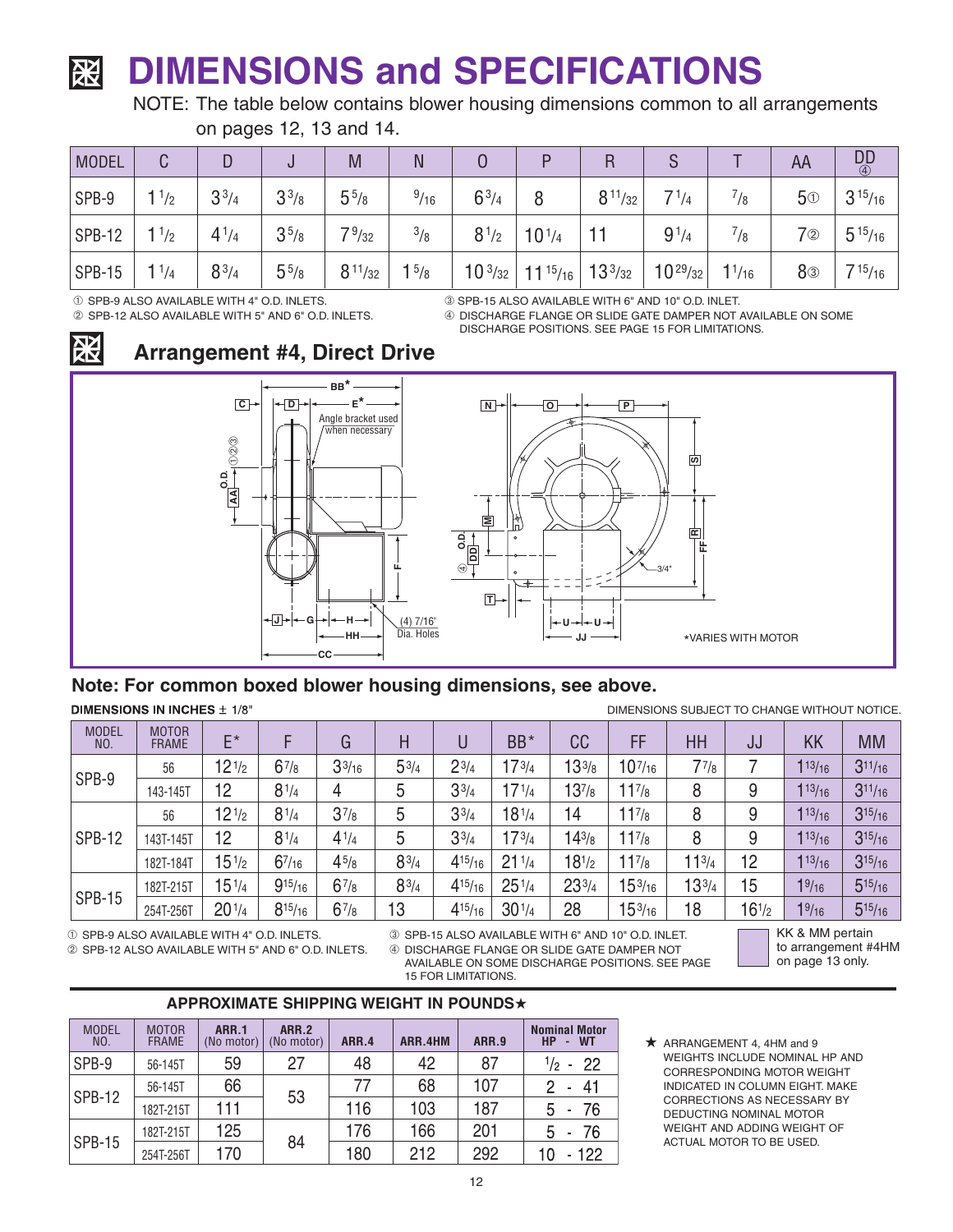### **DIMENSIONS and SPECIFICATIONS** 図

# **Arrangement #4 HM, (Horizontal Mount) Direct Drive**

NOTE: Inlet flange is standard on arrangement #4HM.



# **Note: For common boxed blower housing dimensions, see top of Page 12.**

**★** For inlet flange dimensions B, C and D above, see flange dimension table on page 15 for corresponding A dimension. For KK and MM dimensions, see page 12.



# **Note: For common boxed blower housing dimensions, see top of Page 12.**

| DIMENSIONS IN INCHES $\pm$ 1/8" |                 |  |           |           |                |            | DIMENSIONS SUBJECT TO CHANGE WITHOUT NOTICE. |                     |       |            |    |                    |
|---------------------------------|-----------------|--|-----------|-----------|----------------|------------|----------------------------------------------|---------------------|-------|------------|----|--------------------|
| <b>MODEL</b><br>NO.             |                 |  |           |           |                |            |                                              | BB                  | CC    | FF         | HH | JJ                 |
| SPB-9                           | 311/16          |  | $2^{7/8}$ | $4^{1/4}$ | $2\frac{7}{8}$ | 3/4        | 3/16                                         | $1^{15/16}$         |       | 97/8       | 6  | 73/4               |
| <b>SPB-12</b>                   | $5^{1/2}$       |  | 35/8      | 1/2<br>4  | $2^{7/8}$      |            | 1/4                                          | $15^{1/4}$          | 113/4 | $11^{1/2}$ |    |                    |
| <b>SPB-15</b>                   | $5\frac{3}{16}$ |  | 5<br>'/8  | 51/2      | $3^{3/4}$      | $^{17/16}$ | 3/8                                          | 19 <sup>3</sup> /16 | 18    | 15         |    | 10 <sup>1</sup> /4 |

**➃** DISCHARGE FLANGE OR SLIDE GATE DAMPER NOT AVAILABLE ON SOME DISCHARGE POSITIONS. SEE PAGE 15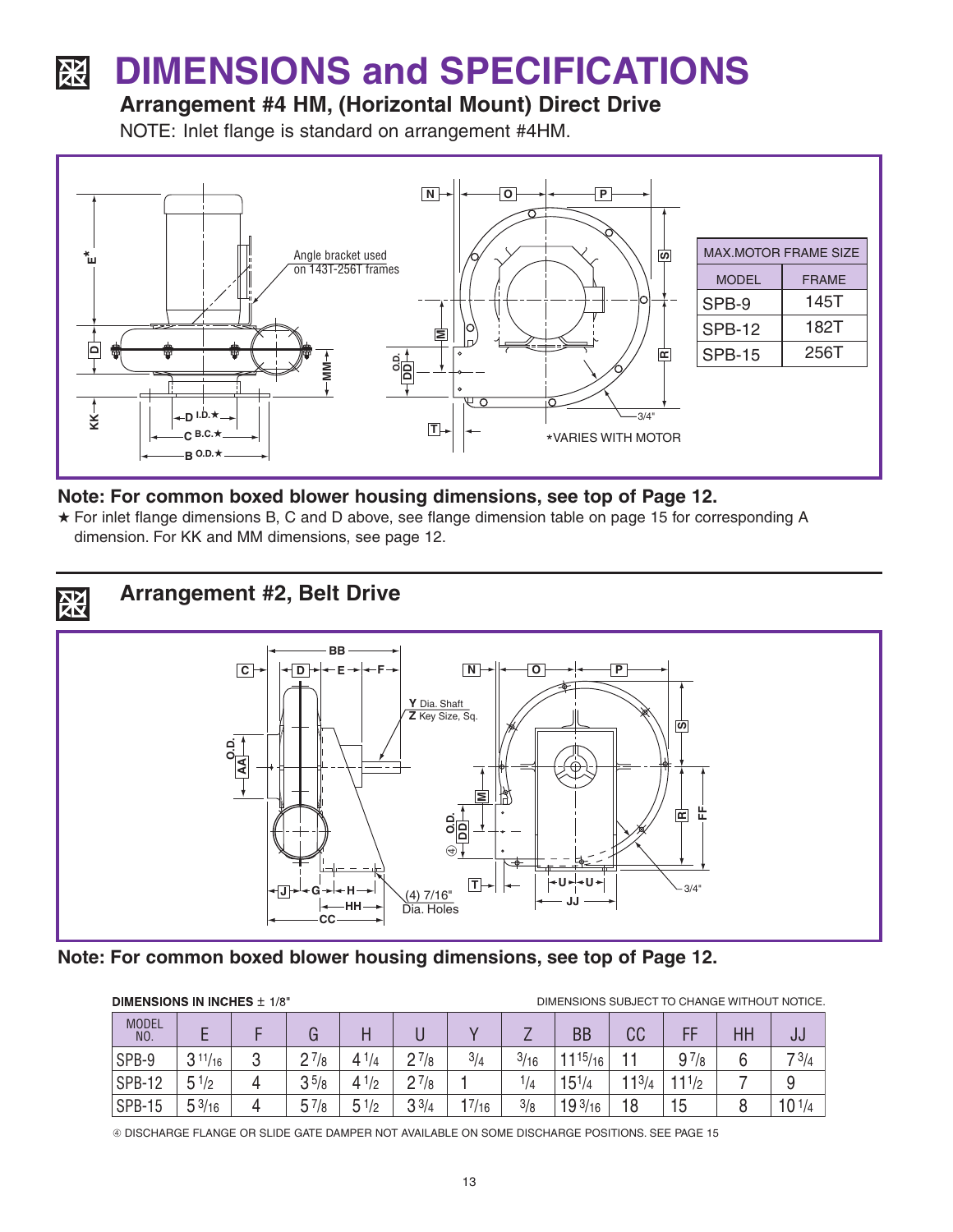### **DIMENSIONS and SPECIFICATIONS** 贸

# **Arrangement #1 and #9, Belt Drive**

NOTE: Arrangement 9 dimensions are the same as arrangement 1 with exception of dimensions C.D. and MML which are for arrangement 9 only.



## **Note: For common boxed blower housing dimensions, see top of Page 12.**

**DIMENSIONS IN INCHES ± 1/8"** 

DIMENSIONS SUBJECT TO CHANGE WITHOUT NOTICE.

| <b>MODEL</b><br>NO. | <b>MOTOR</b><br><b>FRAME</b> |                    |   | G         | Η          |            |          |               | <b>BB</b>  | СC         | FF | HH         | บบ                 | $\circledS$<br><b>MML</b> |
|---------------------|------------------------------|--------------------|---|-----------|------------|------------|----------|---------------|------------|------------|----|------------|--------------------|---------------------------|
| SPB-9               | 56-145T                      | $16^{1/4}$         | 3 | $5^{5/8}$ | 10         | 13/8       | 3/4      | 3/16          | $24^{1/2}$ | $21^{1/2}$ | 14 | 15         | $12^{7/8}$         | 15                        |
| <b>SPB-12</b>       | 56-145T $\star$              | $16^{1/4}$         | 4 | $5^{7}/8$ | 10         | $11^{3/8}$ |          | 1/4           | 26         | 22         | 14 | 15         | $12^{7/8}$         | 15                        |
| ★                   | 182T-215T                    | $19^{1/4}$         | 4 | $5^{7}/8$ | 13         | 16         |          | 1/4           | 29         | 25         | 18 | 18         | 17 <sup>1</sup> /2 | 19                        |
| <b>SPB-15</b>       | 182T-215T★                   | 18                 | 4 | $6^{7}/8$ | 13         | 16         | 1 $7/16$ | $\frac{3}{8}$ | 32         | 28         | 18 | 18         | 17 <sup>1</sup> /2 | 19                        |
| ★                   | 254T-256T                    | 24 <sup>1</sup> /2 | 4 | $6^{7}/8$ | $19^{1/2}$ | 71/4       | 11/16    | 3/8           | $38^{1/2}$ | $34^{1/2}$ | 23 | $24^{1/2}$ | 19                 | 26                        |

### DISCHARGE FLANGE OR SLIDE GATE DAMPER NOT AVAILABLE ON SOME DISCHARGE POSITIONS. SEE PAGE 15

- **5 MML IS MAXIMUM MOTOR LENGTH ON** CUSTOMER-SUPPLIED MOTOR. MOTOR MANUFACTURERS "C" DIMENSION CANNOT EXCEED MML.
- \* ALL ARRANGEMENT 1 UNITS USE SMALL BASE DIMENSIONS.



# **C.D. BELT CENTER DISTANCE** (Dimensions in Inches)

|                     | <b>MOTOR FRAME SIZE</b> |            |           |                                                                         |            |                           |            |      |            |            |  |  |  |
|---------------------|-------------------------|------------|-----------|-------------------------------------------------------------------------|------------|---------------------------|------------|------|------------|------------|--|--|--|
| <b>MODEL</b><br>NO. | 56                      |            | 143T-145T |                                                                         | 182T-184T  |                           | 213T-215T  |      | 254T-256T  |            |  |  |  |
|                     | MIN.                    | MAX.       | MIN.      | MAX.                                                                    | <b>MIN</b> | MAX.                      | MIN.       | MAX. | MIN.       | MAX.       |  |  |  |
| SPB-9               | $9^{1/2}$               | $11^{1/2}$ | $9^{1/2}$ | $11^{1/2}$                                                              |            |                           |            |      |            |            |  |  |  |
| <b>SPB-12</b>       | $9^{1/2}$               | $11^{1/2}$ |           | $9^{1/2}$ 11 <sup>1</sup> / <sub>2</sub> 13 <sup>1</sup> / <sub>4</sub> |            | 15                        | $13^{1/4}$ | 15   |            |            |  |  |  |
| <b>SPB-15</b>       |                         |            |           |                                                                         | $13^{5}/8$ | $15^{1}/_8$   $14^{3}/_8$ |            | 16   | $16^{3}/4$ | $18^{7}/8$ |  |  |  |

## **RUBBER-IN-SHEAR (RIS) VIBRATION ISOLATORS**

|             | TYPE R NEOPRENE IN SHEAR MOUNTINGS                        |                                    |                                       |                            |                                                     |   |           |                   |           |            |                |  |  |
|-------------|-----------------------------------------------------------|------------------------------------|---------------------------------------|----------------------------|-----------------------------------------------------|---|-----------|-------------------|-----------|------------|----------------|--|--|
| <b>TYPE</b> |                                                           | MAX.<br><b>LOAD</b><br><b>EACH</b> | <b>DEFLECTION</b><br><b>IN INCHES</b> | <b>DIMENSION IN INCHES</b> |                                                     |   |           |                   |           |            |                |  |  |
|             |                                                           | LBS.                               | R                                     |                            | W                                                   | н | A         | B                 | $\Omega$  | D          | E              |  |  |
| R1          | <b>BLUE</b><br><b>BLACK</b><br><b>RED</b><br><b>GREEN</b> | 35<br>45<br>70<br>120              | 0.20                                  | $3^{1/8}$                  | $1^{3}/4$                                           |   | $1^{1}/4$ | -18NC<br>$5/16$ . | $2^{3}/8$ | $111/32 +$ | $\frac{3}{16}$ |  |  |
| <b>R2</b>   | <b>BLUE</b><br><b>BLACK</b><br><b>RED</b>                 | 135<br>170<br>240                  | 0.25                                  |                            | $3^{7}/_8$ $2^{3}/_8$ 1 <sup>1</sup> / <sub>4</sub> |   | $1^{3}/4$ | $3/8" - 16NC$     | 3         | 11/32      | $^{7}/_{32}$   |  |  |